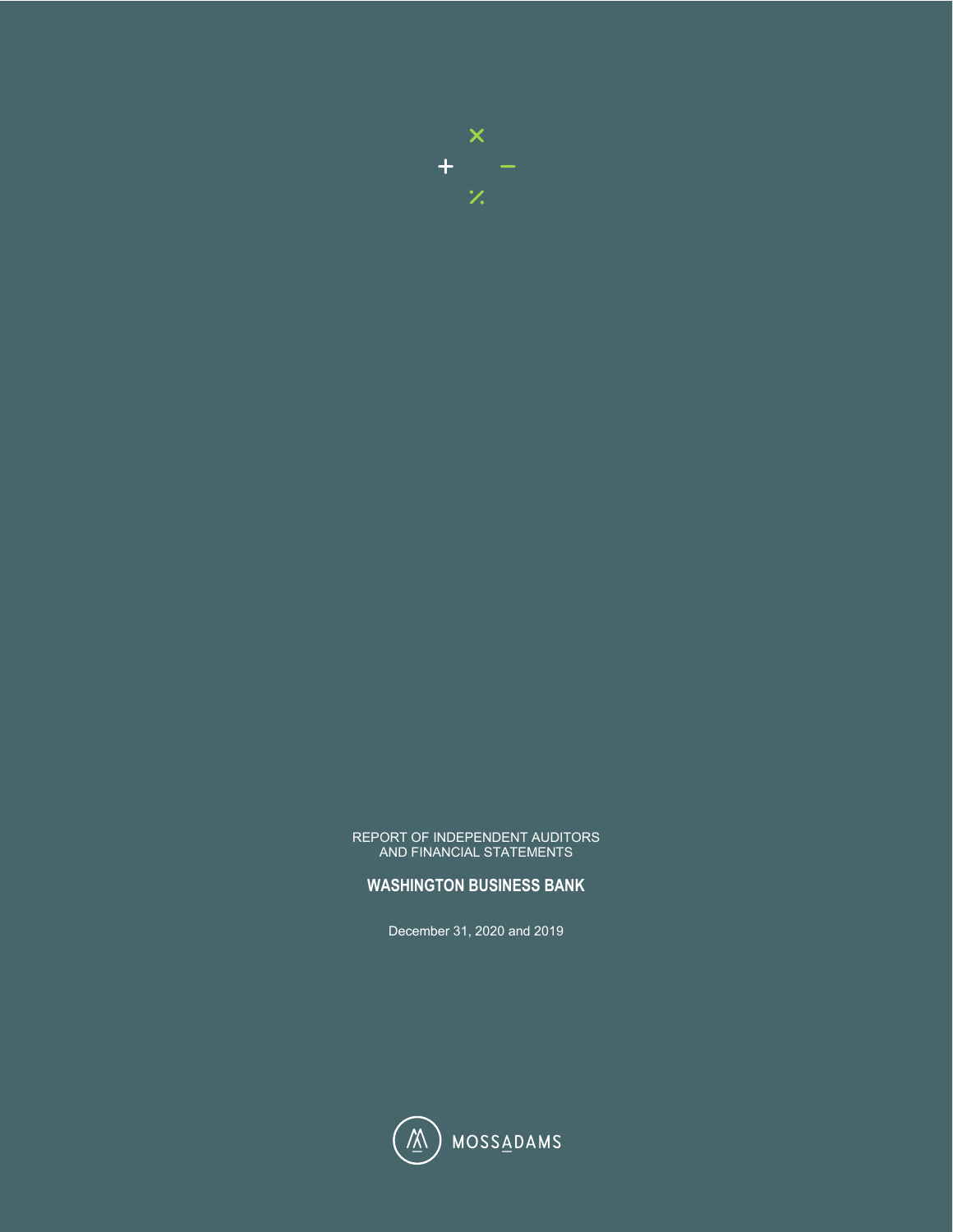# **Table of Contents**

|                                               | <b>PAGE</b> |
|-----------------------------------------------|-------------|
| <b>Report of Independent Auditors</b>         |             |
| <b>Financial Statements</b>                   |             |
| Statements of financial condition             |             |
| Statements of income                          | 3           |
| Statements of comprehensive income            | 4           |
| Statements of changes in shareholders' equity | 5           |
| Statements of cash flows                      | 6           |
| Notes to financial statements                 | 7–31        |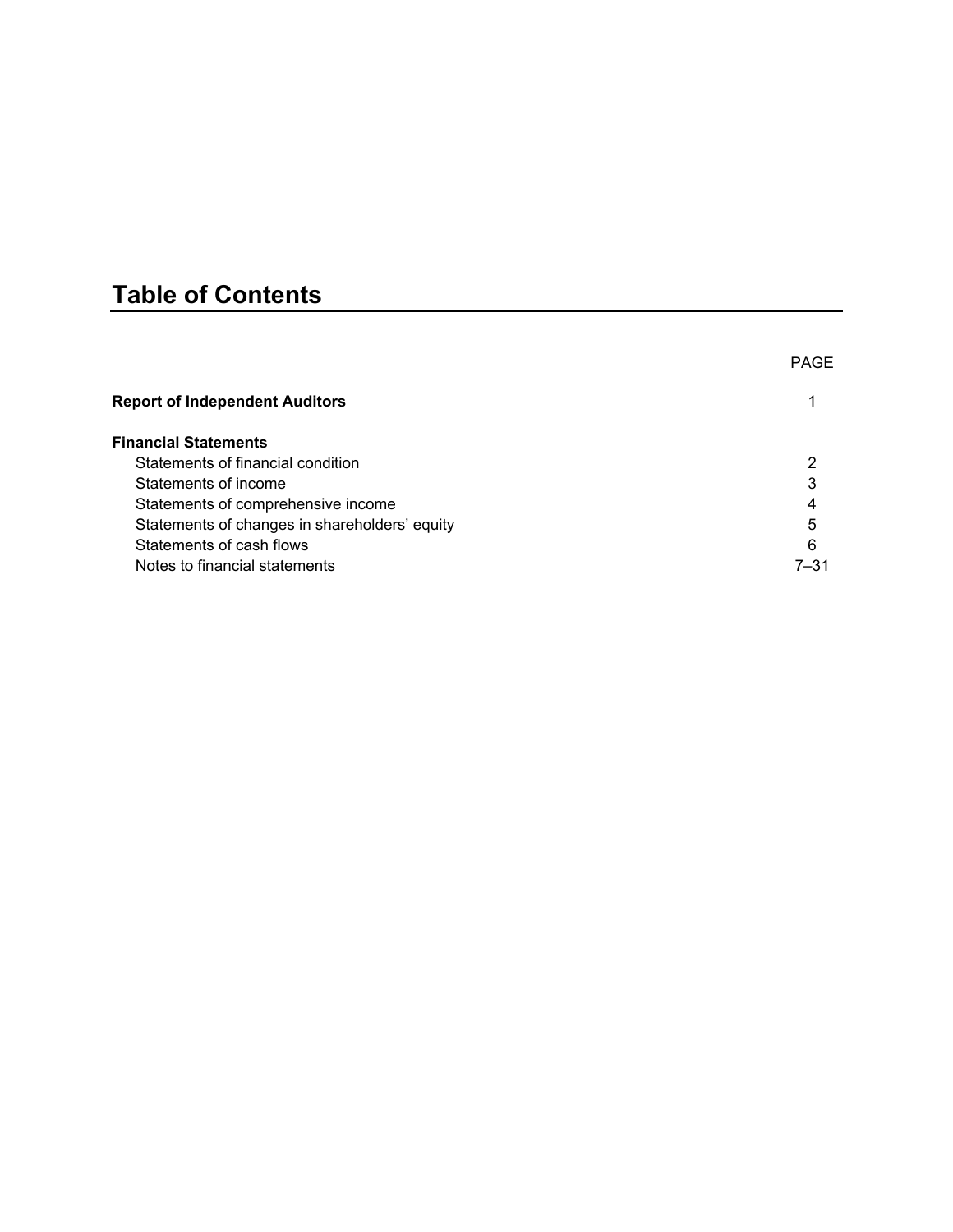

## **Report of Independent Auditors**

Board of Directors Washington Business Bank

#### **Report on the Financial Statements**

We have audited the accompanying financial statements of Washington Business Bank, which comprise the statements of financial condition as of December 31, 2020 and 2019, and the related statements of income, comprehensive income, changes in shareholders' equity, and cash flows for the years then ended, and the related notes to the financial statements.

#### *Management's Responsibility for the Financial Statements*

Management is responsible for the preparation and fair presentation of these financial statements in accordance with accounting principles generally accepted in the United States of America; this includes the design, implementation, and maintenance of internal control relevant to the preparation and fair presentation of financial statements that are free from material misstatement, whether due to fraud or error.

#### *Auditor's Responsibility*

Our responsibility is to express an opinion on these financial statements based on our audits. We conducted our audits in accordance with auditing standards generally accepted in the United States of America. Those standards require that we plan and perform the audits to obtain reasonable assurance about whether the financial statements are free from material misstatement.

An audit involves performing procedures to obtain audit evidence about the amounts and disclosures in the financial statements. The procedures selected depend on the auditor's judgment, including the assessment of the risks of material misstatement of the financial statements, whether due to fraud or error. In making those risk assessments, the auditor considers internal control relevant to the entity's preparation and fair presentation of the financial statements in order to design audit procedures that are appropriate in the circumstances, but not for the purpose of expressing an opinion on the effectiveness of the entity's internal control. Accordingly, we express no such opinion. An audit also includes evaluating the appropriateness of accounting policies used and the reasonableness of significant accounting estimates made by management, as well as evaluating the overall presentation of the financial statements.

We believe that the audit evidence we have obtained is sufficient and appropriate to provide a basis for our audit opinion.

#### *Opinion*

In our opinion, the financial statements referred to above present fairly, in all material respects, the financial position of Washington Business Bank as of December 31, 2020 and 2019, and the results of its operations and its cash flows for the years then ended in accordance with accounting principles generally accepted in the United States of America.

Moss Adams Live

Everett, Washington February 16, 2021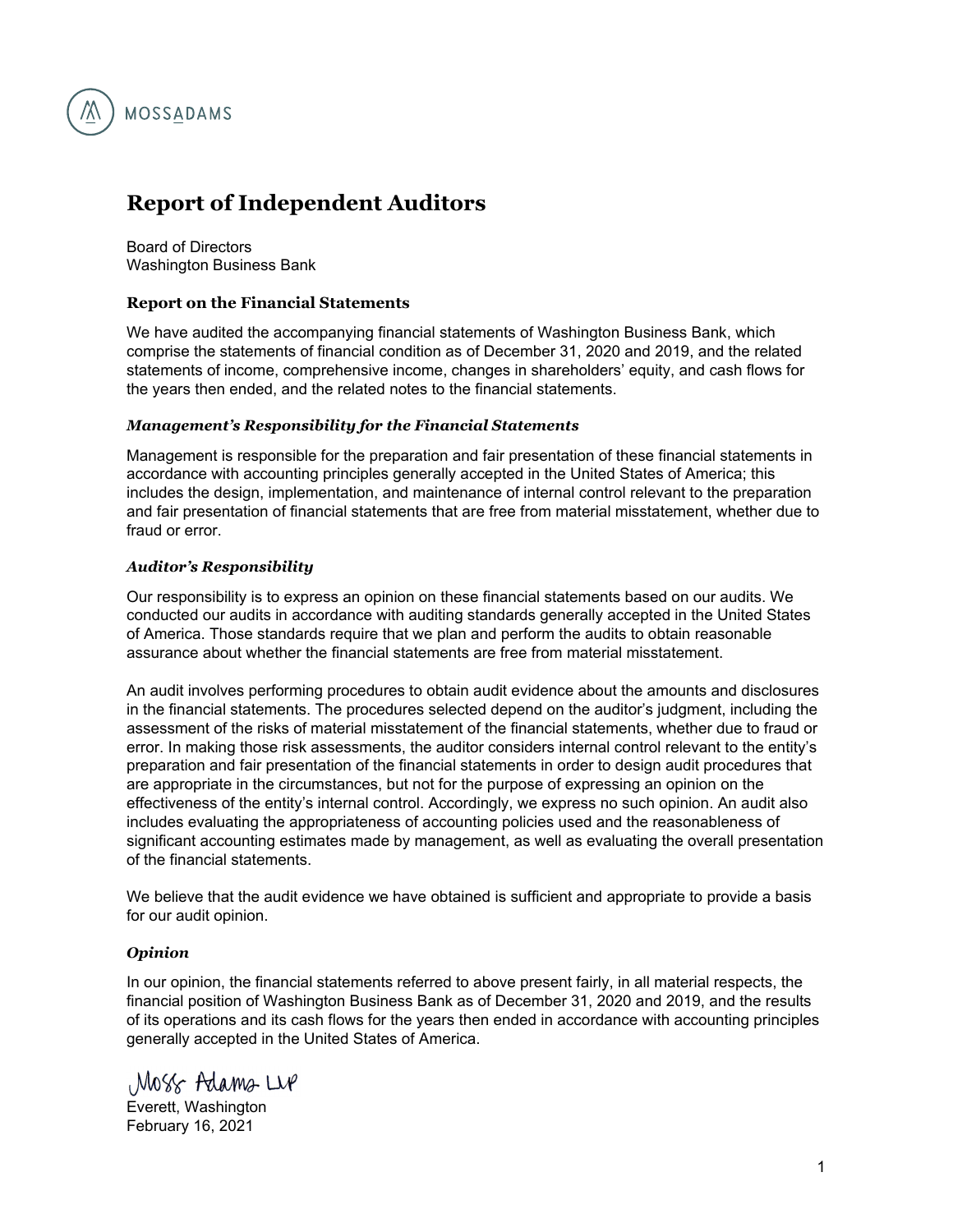## **Washington Business Bank Statements of Financial Condition (dollars in thousands)**

#### **ASSETS**

|                                                                                                                                                                                                                                                                                                                                                                                                         |                                     | December 31, |                              |
|---------------------------------------------------------------------------------------------------------------------------------------------------------------------------------------------------------------------------------------------------------------------------------------------------------------------------------------------------------------------------------------------------------|-------------------------------------|--------------|------------------------------|
|                                                                                                                                                                                                                                                                                                                                                                                                         | 2020                                |              | 2019                         |
| Cash and due from banks<br>Federal funds sold                                                                                                                                                                                                                                                                                                                                                           | \$<br>909<br>2,011                  | \$           | 882<br>1,605                 |
| Total cash and cash equivalents                                                                                                                                                                                                                                                                                                                                                                         | 2,920                               |              | 2,487                        |
| Interest-bearing deposits in banks<br>Securities available-for-sale, at fair value<br>Federal Home Loan Bank (FHLB) stock                                                                                                                                                                                                                                                                               | 8,202<br>43<br>349                  |              | 7,151<br>68<br>305           |
| Loans receivable<br>Allowance for loan losses                                                                                                                                                                                                                                                                                                                                                           | 95,162<br>(668)                     |              | 79,486<br>(638)              |
| Net loans                                                                                                                                                                                                                                                                                                                                                                                               | 94,494                              |              | 78,848                       |
| Accrued interest receivable<br>Premises and equipment, net<br>Other assets                                                                                                                                                                                                                                                                                                                              | 293<br>1,755<br>294                 |              | 224<br>1,766<br>247          |
| <b>Total assets</b>                                                                                                                                                                                                                                                                                                                                                                                     | 108,350                             |              | 91,096                       |
| <b>LIABILITIES AND SHAREHOLDERS' EQUITY</b>                                                                                                                                                                                                                                                                                                                                                             |                                     |              |                              |
| <b>LIABILITIES</b><br>Customer deposits<br>Accrued interest payable<br>Borrowings<br><b>Other liabilities</b>                                                                                                                                                                                                                                                                                           | \$<br>83,088<br>26<br>13,443<br>381 | \$           | 75,369<br>32<br>5,010<br>333 |
| <b>Total liabilities</b>                                                                                                                                                                                                                                                                                                                                                                                | 96,938                              |              | 80,744                       |
| COMMITMENTS AND CONTINGENCIES (NOTE 8)                                                                                                                                                                                                                                                                                                                                                                  |                                     |              |                              |
| SHAREHOLDERS' EQUITY<br>Preferred stock (no par value), 1,000,000 shares authorized,<br>no shares issued or outstanding in 2020 and 2019<br>Common stock (\$1 par value), 10,000,000 shares authorized,<br>667,269 and 673,809 shares issued and outstanding in<br>2020 and 2019, respectively<br>Additional paid-in capital<br>Retained earnings<br>Accumulated other comprehensive income, net of tax | 667<br>6,866<br>3,878<br>1          |              | 674<br>7,151<br>2,526<br>1   |
| Total shareholders' equity                                                                                                                                                                                                                                                                                                                                                                              | 11,412                              |              | 10,352                       |
| Total liabilities and shareholders' equity                                                                                                                                                                                                                                                                                                                                                              | \$<br>108,350                       | \$           | 91,096                       |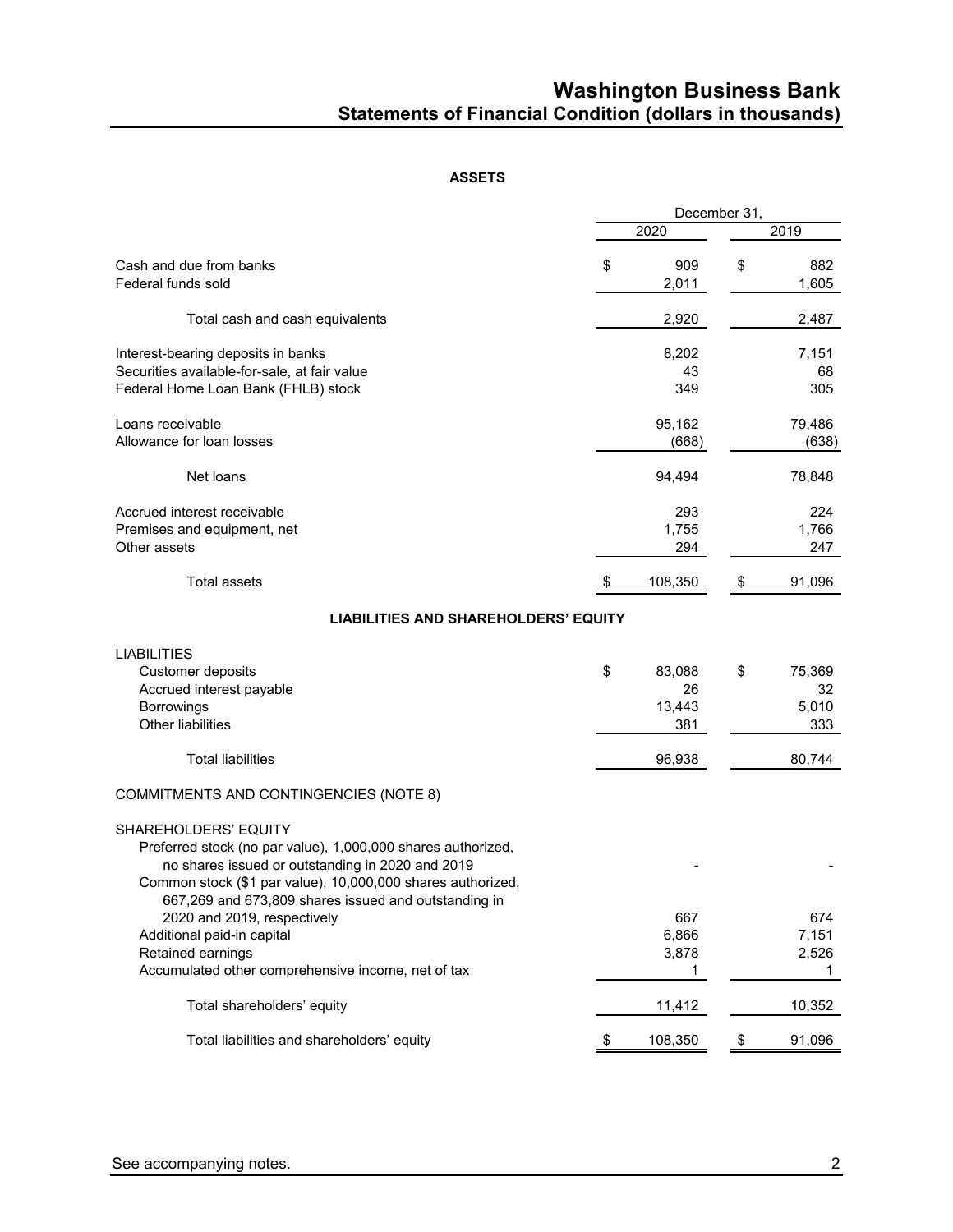### **Washington Business Bank Statements of Income (dollars in thousands)**

|                                                              | Years Ended December 31, |                |    |                |  |  |
|--------------------------------------------------------------|--------------------------|----------------|----|----------------|--|--|
|                                                              |                          | 2020           |    | 2019           |  |  |
| <b>INTEREST INCOME</b><br>Loans and fees                     | \$                       | 4,638          | \$ | 4,457          |  |  |
| Federal funds sold and interest-bearing deposits<br>in banks |                          | 47             |    | 236            |  |  |
| <b>Dividends</b>                                             |                          | 22             |    | 22             |  |  |
| Securities available-for-sale                                |                          | $\overline{c}$ |    | $\overline{2}$ |  |  |
| Total interest income                                        |                          | 4,709          |    | 4,717          |  |  |
| <b>INTEREST EXPENSE</b>                                      |                          |                |    |                |  |  |
| Deposits                                                     |                          | 587            |    | 893            |  |  |
| Borrowings                                                   |                          | 161            |    | 129            |  |  |
| Total interest expense                                       |                          | 748            |    | 1,022          |  |  |
| Net interest income                                          |                          | 3,961          |    | 3,695          |  |  |
| <b>PROVISION FOR LOAN LOSSES</b>                             |                          | 30             |    | 20             |  |  |
| Net interest income after provision for loan losses          |                          | 3,931          |    | 3,675          |  |  |
| NONINTEREST INCOME                                           |                          |                |    |                |  |  |
| Service charges on deposit accounts                          |                          | 24             |    | 30             |  |  |
| Debit/ATM interchange                                        |                          | 49             |    | 48             |  |  |
| Other fee income                                             |                          | 6              |    | 6              |  |  |
| Net gain on sale of loans                                    |                          |                |    | 5              |  |  |
| Total noninterest income                                     |                          | 79             |    | 89             |  |  |
| NONINTEREST EXPENSE                                          |                          |                |    |                |  |  |
| Salaries and employee benefits                               |                          | 1,379          |    | 1,484          |  |  |
| Occupancy and equipment                                      |                          | 123            |    | 111            |  |  |
| Data processing                                              |                          | 130            |    | 136            |  |  |
| Taxes and regulatory assessment<br>Other                     |                          | 108<br>559     |    | 83<br>595      |  |  |
| Total noninterest expense                                    |                          | 2,299          |    | 2,409          |  |  |
| Income before provision for income taxes                     |                          | 1,711          |    | 1,355          |  |  |
| <b>PROVISION FOR INCOME TAXES</b>                            |                          | 359            |    | 285            |  |  |
|                                                              |                          |                |    |                |  |  |
| <b>NET INCOME</b>                                            | \$                       | 1,352          | \$ | 1,070          |  |  |
| Earnings per common share                                    |                          |                |    |                |  |  |
| Basic                                                        | \$                       | 2.02           | \$ | 1.59           |  |  |
| <b>Diluted</b>                                               | \$                       | 1.86           | \$ | 1.43           |  |  |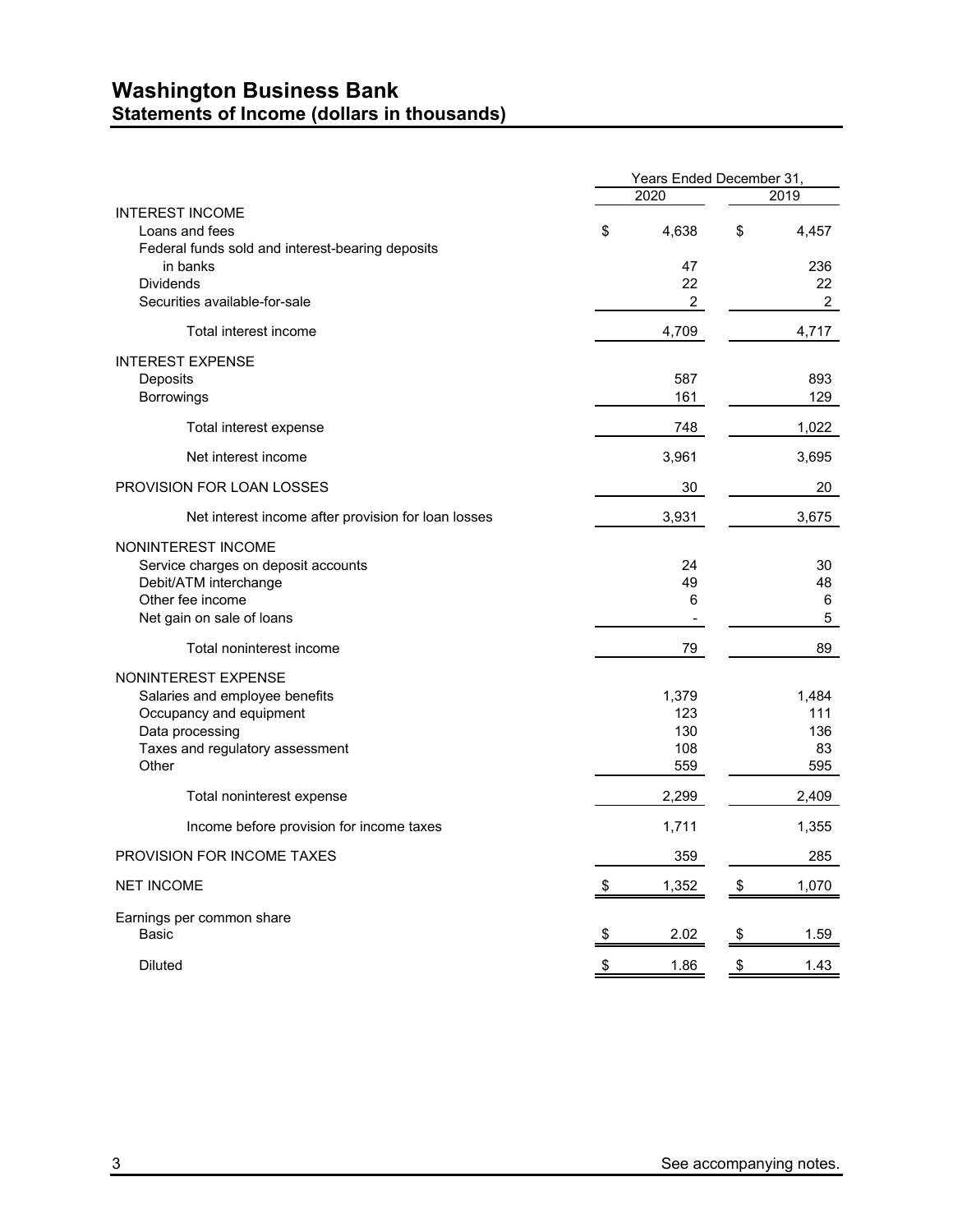## **Washington Business Bank Statements of Comprehensive Income (dollars in thousands)**

|                                                                                                                                                               | Years Ended December 31, |    |       |  |  |
|---------------------------------------------------------------------------------------------------------------------------------------------------------------|--------------------------|----|-------|--|--|
|                                                                                                                                                               | 2020                     |    | 2019  |  |  |
| <b>NET INCOME</b>                                                                                                                                             | \$<br>1.352              | \$ | 1,070 |  |  |
| Other comprehensive income<br>Unrealized holding gain (loss) on securities<br>available-for-sale (net of tax provision (benefit) of<br>\$0 for 2020 and 2019) |                          |    |       |  |  |
| <b>COMPREHENSIVE INCOME</b>                                                                                                                                   | \$<br>1.352              | S  | 1.071 |  |  |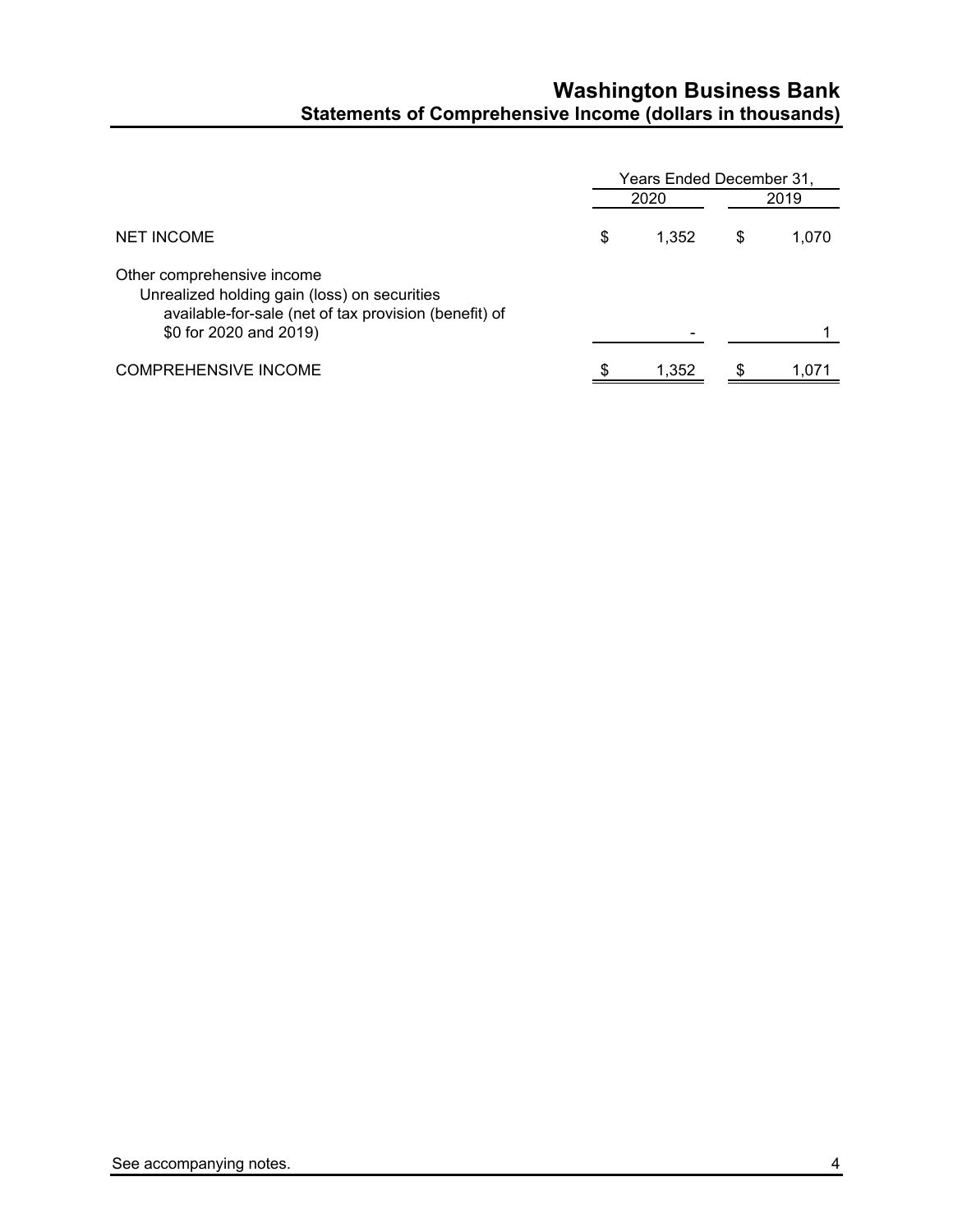## **Washington Business Bank Statements of Changes in Shareholders' Equity (dollars in thousands)**

|                                              |                     |        |      |                 |            |    |                |        | Accumulated<br>Other |               | Total           |  |
|----------------------------------------------|---------------------|--------|------|-----------------|------------|----|----------------|--------|----------------------|---------------|-----------------|--|
|                                              | <b>Common Stock</b> |        |      |                 | Additional |    | Retained       |        | Comprehensive        | Shareholders' |                 |  |
|                                              | <b>Shares</b>       | Amount |      | Paid-In-Capital | Earnings   |    |                | Income | Equity               |               |                 |  |
| BALANCE, December 31, 2018<br>Net income     | 668,157             | \$     | 668  | \$              | 7,288      | \$ | 1,456<br>1,070 | \$     |                      | S             | 9,412<br>1,070  |  |
| Unrealized gain on securities,<br>net of tax |                     |        |      |                 |            |    |                |        |                      |               |                 |  |
| Vested restricted stock                      | 6,780               |        |      |                 | (7)        |    |                |        |                      |               |                 |  |
| Repurchased shares                           | (27, 748)           |        | (28) |                 | (376)      |    |                |        |                      |               | (404)           |  |
| <b>Exercised stock options</b>               | 26,700              |        | 27   |                 | 175        |    |                |        |                      |               | 202             |  |
| Stock-based compensation                     |                     |        |      |                 | 71         |    |                |        |                      |               | 71              |  |
| BALANCE, December 31, 2019<br>Net income     | 673,889             |        | 674  |                 | 7,151      |    | 2,526<br>1,352 |        |                      |               | 10,352<br>1,352 |  |
| Vested restricted stock                      | 5,890               |        | 6    |                 | (6)        |    |                |        |                      |               |                 |  |
| Repurchased shares                           | (33,510)            |        | (34) |                 | (467)      |    |                |        |                      |               | (501)           |  |
| <b>Exercised stock options</b>               | 21,000              |        | 21   |                 | 118        |    |                |        |                      |               | 139             |  |
| Stock-based compensation                     |                     |        |      |                 | 70         |    |                |        |                      |               | 70              |  |
| BALANCE, December 31, 2020                   | 667,269             | S      | 667  | S               | 6,866      | æ. | 3,878          |        |                      |               | 11,412          |  |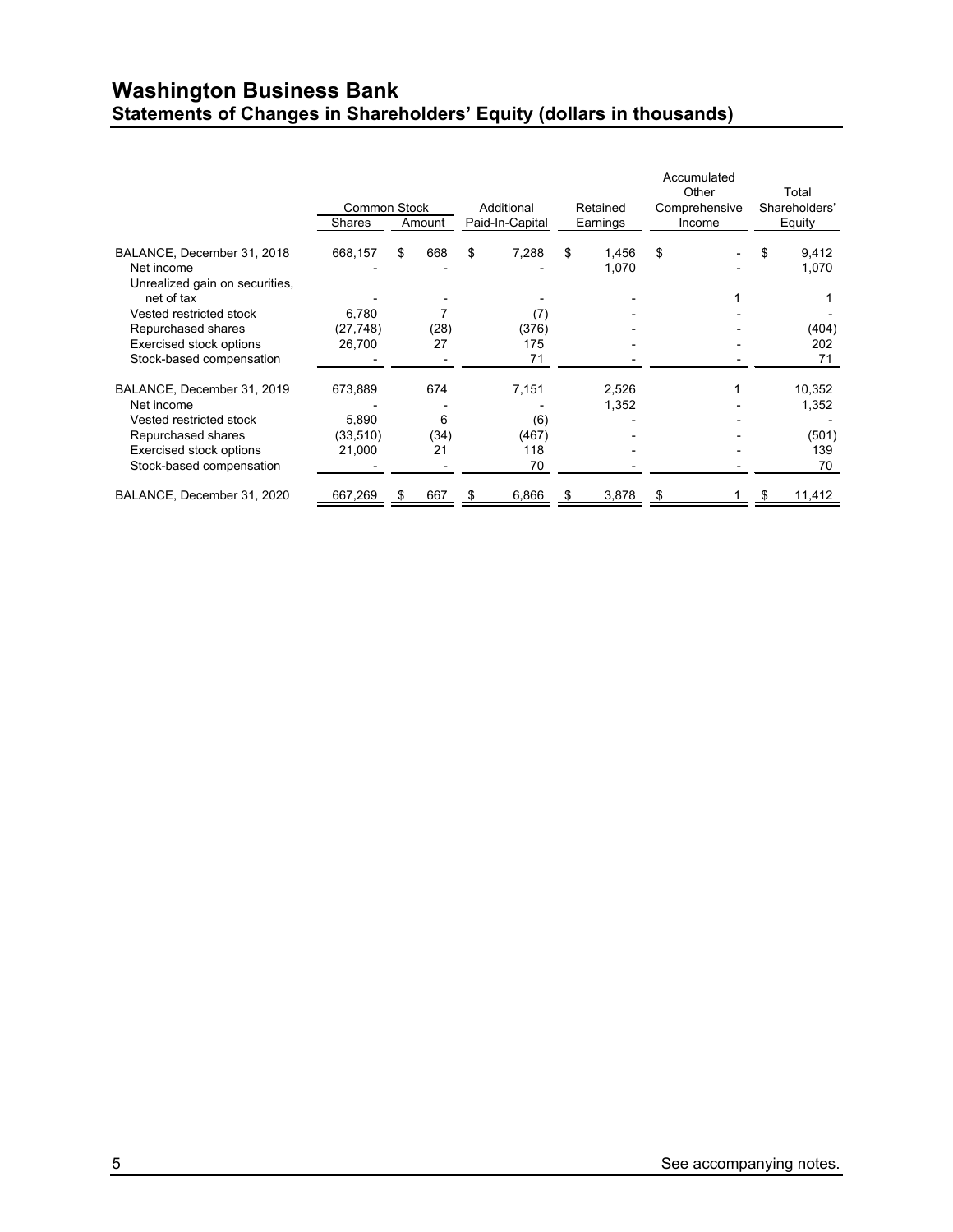## **Washington Business Bank Statements of Cash Flows (dollars in thousands)**

|                                                                           |    |           | Years Ended December 31, |          |  |  |
|---------------------------------------------------------------------------|----|-----------|--------------------------|----------|--|--|
|                                                                           |    | 2020      |                          | 2019     |  |  |
| CASH FLOWS FROM OPERATING ACTIVITIES                                      |    |           |                          |          |  |  |
| Net income                                                                | \$ | 1,352     | \$                       | 1,070    |  |  |
| Adjustments to reconcile net income to net cash from operating activities |    |           |                          |          |  |  |
| Provision for loan losses                                                 |    | 30        |                          | 20       |  |  |
| Deferred income tax                                                       |    | 117       |                          |          |  |  |
| Net gain on sale of loans                                                 |    |           |                          | (5)      |  |  |
| Depreciation and amortization                                             |    | 68        |                          | 75       |  |  |
| Stock-based compensation expense                                          |    | 70        |                          | 71       |  |  |
| Changes in operating assets and liabilities                               |    |           |                          |          |  |  |
| Accrued interest payable                                                  |    | (6)       |                          | (43)     |  |  |
| Accrued interest receivable                                               |    | (69)      |                          | (1)      |  |  |
| Other assets                                                              |    | (164)     |                          | (15)     |  |  |
| <b>Other liabilities</b>                                                  |    | 48        |                          | 101      |  |  |
|                                                                           |    |           |                          |          |  |  |
| Net cash from operating activities                                        |    | 1,446     |                          | 1,273    |  |  |
| CASH FLOWS FROM INVESTING ACTIVITIES                                      |    |           |                          |          |  |  |
| Activity in securities available-for-sale                                 |    |           |                          |          |  |  |
| Maturities, prepayments, and calls                                        |    | 25        |                          | 19       |  |  |
| Increase in interest-bearing deposits with banks                          |    | (1,051)   |                          | (4,886)  |  |  |
| Increase in loans made to customers, net of principal collections         |    | (15, 676) |                          | (3, 421) |  |  |
| Purchase of FHLB stock                                                    |    | (44)      |                          | (11)     |  |  |
| Purchases of premises and equipment                                       |    | (57)      |                          | (51)     |  |  |
|                                                                           |    |           |                          |          |  |  |
| Net cash from investing activities                                        |    | (16, 803) |                          | (8,350)  |  |  |
| CASH FLOWS FROM FINANCING ACTIVITIES                                      |    |           |                          |          |  |  |
| Net increase in deposits                                                  |    | 7,719     |                          | 3,010    |  |  |
| Repayment of FHLB borrowings                                              |    |           |                          | (2,000)  |  |  |
| Advances of FHLB borrowings                                               |    | 1,000     |                          | 2,000    |  |  |
| Advances of FRB borrowings                                                |    | 7,433     |                          | 10       |  |  |
| Repurchase of stock                                                       |    | (501)     |                          | (404)    |  |  |
| Proceeds from exercise of stock options                                   |    | 139       |                          | 202      |  |  |
| Net cash from financing activities                                        |    | 15,790    |                          | 2,818    |  |  |
| NET INCREASE (DECREASE) IN CASH                                           |    | 433       |                          | (4,259)  |  |  |
| CASH AND CASH EQUIVALENTS, beginning of year                              |    | 2,487     |                          | 6,746    |  |  |
| CASH AND CASH EQUIVALENTS, end of year                                    | S  | 2,920     | \$                       | 2,487    |  |  |
| SUPPLEMENTAL DISCLOSURE OF CASH FLOW INFORMATION                          |    |           |                          |          |  |  |
| Cash paid during the year for                                             |    |           |                          |          |  |  |
| Taxes                                                                     | \$ | 380       |                          | 290      |  |  |
| Interest                                                                  | \$ | 753       | \$                       | 1,065    |  |  |
|                                                                           |    |           |                          |          |  |  |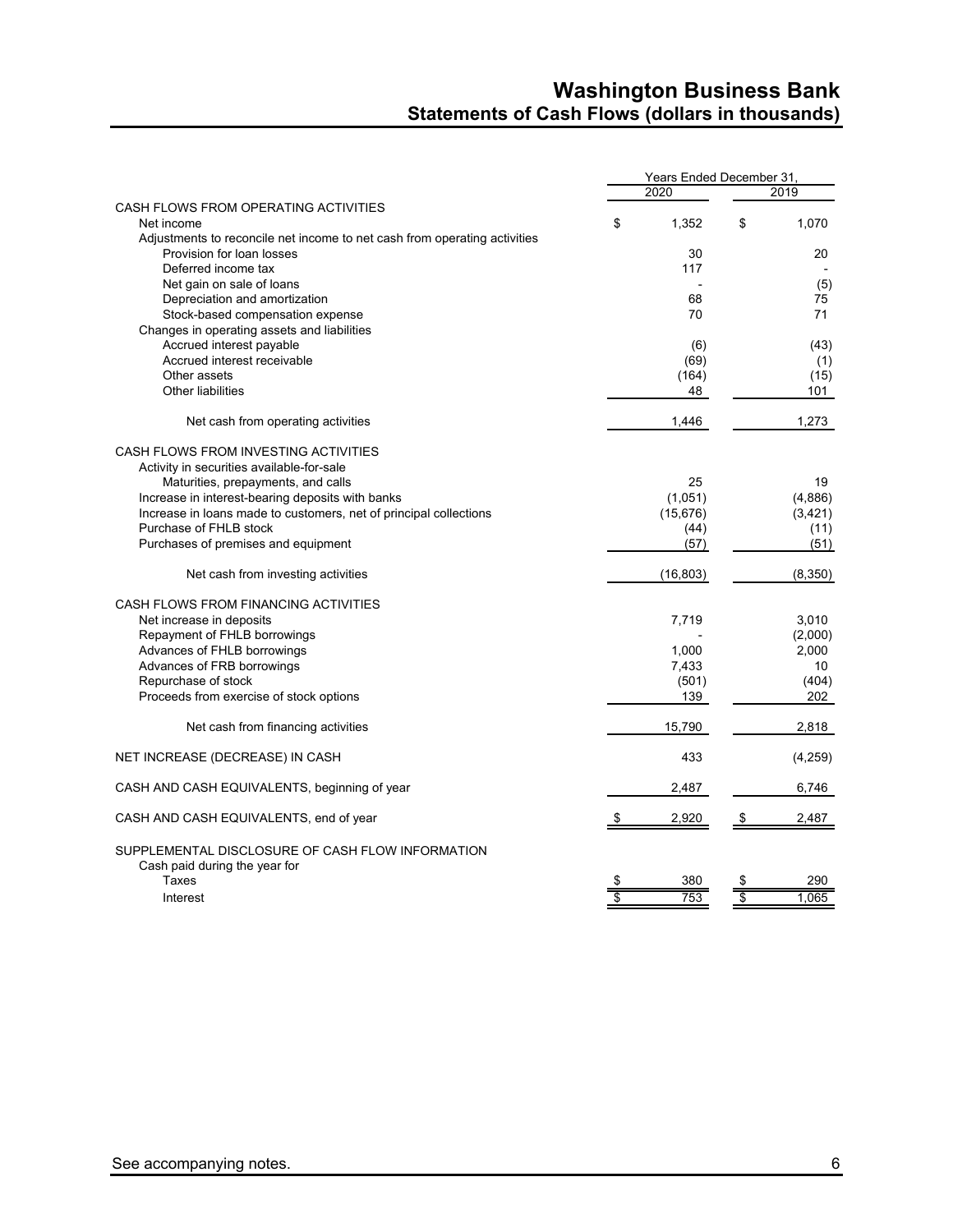#### **Note 1 – Summary of Significant Accounting Policies**

**Nature of operations** – Washington Business Bank (the Bank) operates one full-service branch in Thurston County, Washington. The Bank is a state-chartered bank that provides loan and deposit services to customers who are predominately small and midsized businesses and middle-income individuals in western Washington. The Bank is subject to significant competition from other financial institutions. The Bank is also subject to the regulations of certain federal and state of Washington agencies and undergoes periodic examinations by those regulatory authorities.

**Operating segments** – The Bank is managed as a single legal entity and not by lines of business. The Bank's operations include commercial banking services, such as lending activities, deposit products, and other cash management services.

**Financial statement presentation and use of estimates** – The financial statements have been prepared in accordance with accounting principles generally accepted in the United States of America and practices within the banking industry. Preparation of financial statements requires management to make estimates and assumptions that affect the reported amounts of assets and liabilities and disclosure of contingent assets and liabilities, as of the date of the statements of financial condition, and the reported amounts of revenue and expenses during the reporting period. Actual results could differ from those estimates. Material estimates that are particularly susceptible to significant change in the near term relate to the determination of the allowance for loan losses, fair value of stock options and awards, and valuation of deferred tax assets.

All dollar amounts are stated in thousands, except per-share amounts.

**Subsequent events** – Subsequent events are events or transactions that occur after the statements of financial condition date but before the financial statements are issued. The Bank recognizes in the financial statements the effects of all subsequent events that provide additional evidence about conditions that existed at the date of the statements of financial condition, including the estimates inherent in the process of preparing the financial statements. The Bank's financial statements do not recognize subsequent events that provide evidence about conditions that did not exist at the date of the statements of financial condition but arose after the statements of financial condition date and before the financial statements are available to be issued.

The Bank has evaluated subsequent events through February 16, 2021, which is the date the financial statements are issued.

**Cash and cash equivalents** – For purposes of reporting cash flows, cash and cash equivalents include cash, due from banks, and federal funds sold, all with maturities of three months or less. The Bank, at times, may have cash deposits at other financial institutions in excess of Federal Deposit Insurance Corporation (FDIC)-insured limits.

There was no reserve requirement with the Federal Reserve Bank (FRB) at December 31, 2020 and 2019.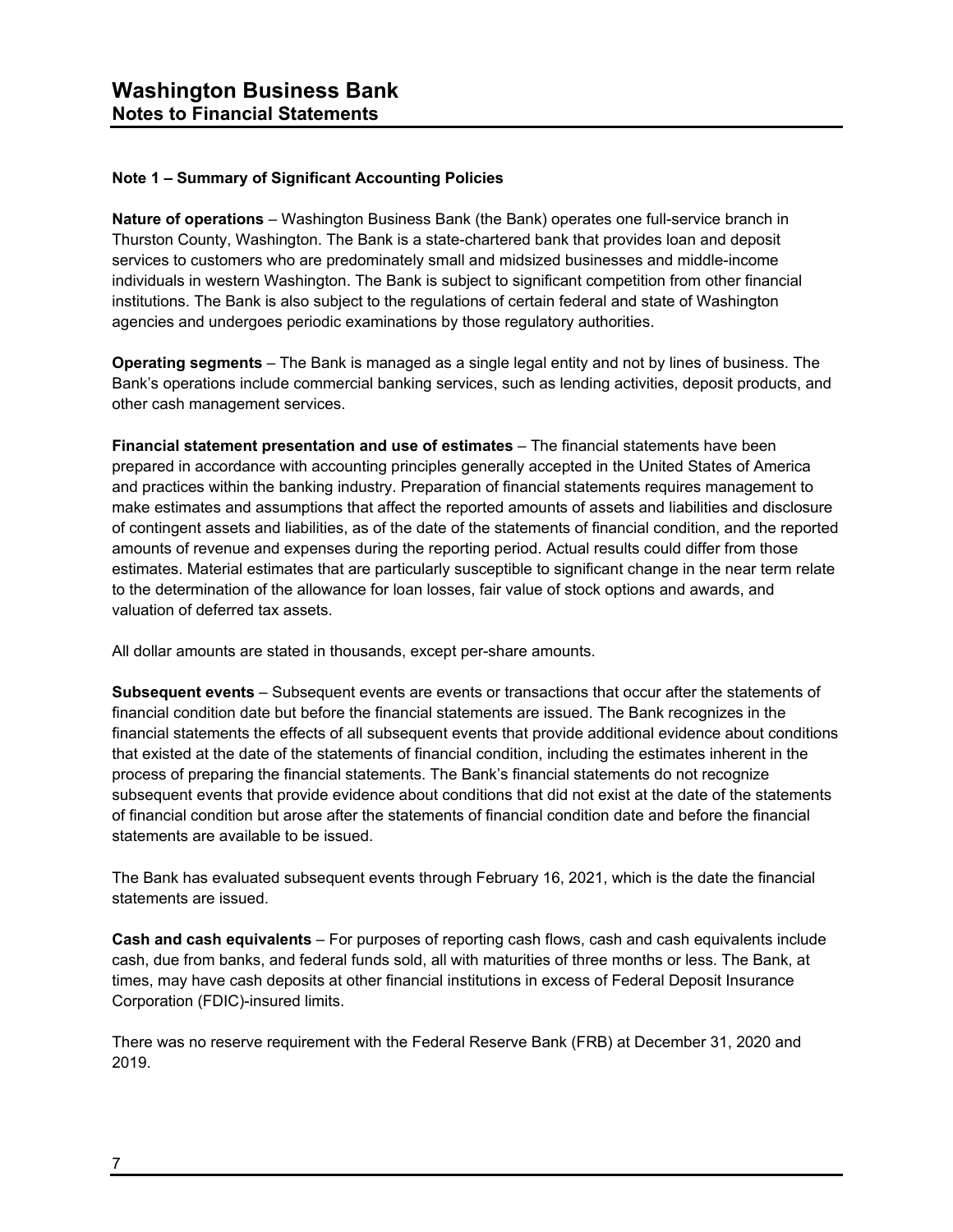**Interest-bearing deposits in banks** – Interest-bearing deposits with other financial institutions mature within one year and are carried at cost. The balances in these accounts may fluctuate and, at times, exceed the insured limit set by the FDIC, which potentially subjects the Bank to credit risk. The Bank has not experienced any losses in such accounts.

**Investment securities** – Investment securities are classified as held-to-maturity and carried at amortized cost when management has the positive intent and ability to hold them to maturity. Investment securities are classified as available-for-sale when they might be sold before maturity. Securities available-for-sale are carried at fair value, with unrealized holding gains and losses reported in other comprehensive income, net of tax.

Interest income includes amortization of purchase premium or discount. Premiums and discounts on securities are amortized on the level-yield to call date method, except for mortgage backed securities where prepayments are anticipated. Gains and losses on sales are recorded on the trade date and determined using the specific identification method.

Management evaluates securities for other-than-temporary impairment (OTTI) on at least a quarterly basis, and more frequently when economic or market conditions warrant such an evaluation. For securities in an unrealized loss position, management considers the extent and duration of the unrealized loss, and the financial condition and near-term prospects of the issuer. Management also assesses whether it intends to sell, or it is more likely than not that it will be required to sell, a security in an unrealized loss position before recovery of its amortized cost basis. If either of the criteria regarding intent or requirement to sell is met, the entire difference between amortized cost and fair value is recognized as impairment through earnings. For debt securities that do not meet the aforementioned criteria, the amount of impairment is split into two components as follows: 1) OTTI related to credit loss, which must be recognized in the income statement, and 2) other-than-temporary impairment related to other factors, which is recognized in other comprehensive income. The credit loss is defined as the difference between the present value of the cash flows expected to be collected and the amortized cost basis. For equity securities, the entire amount of impairment is recognized through earnings.

**Federal Home Loan Bank stock** – The Bank, as a member of the Federal Home Loan Bank of Des Moines (FHLB) system, is required to maintain an investment in capital stock of the FHLB in an amount equal to the greater of 1% of its outstanding home loans or 5% of advances from the FHLB. The Bank's investment in FHLB stock is a restricted investment carried at par value (\$100 per share), which approximates its fair value. No ready market exists for the FHLB stock, and it has no quoted market value; however, the Bank may request redemption at par value of any stock in excess of the amount the Bank is required to hold. Stock redemptions are made at the discretion of the FHLB.

**Pacific Coast Bankers' Bank stock** – Pacific Coast Bankers' Bank (PCBB) stock represents an investment by the Bank in the capital stock of PCBB of \$60 at December 31, 2020 and 2019, and is carried at par value (\$15 per share), which reasonably approximates fair value and is included in other assets.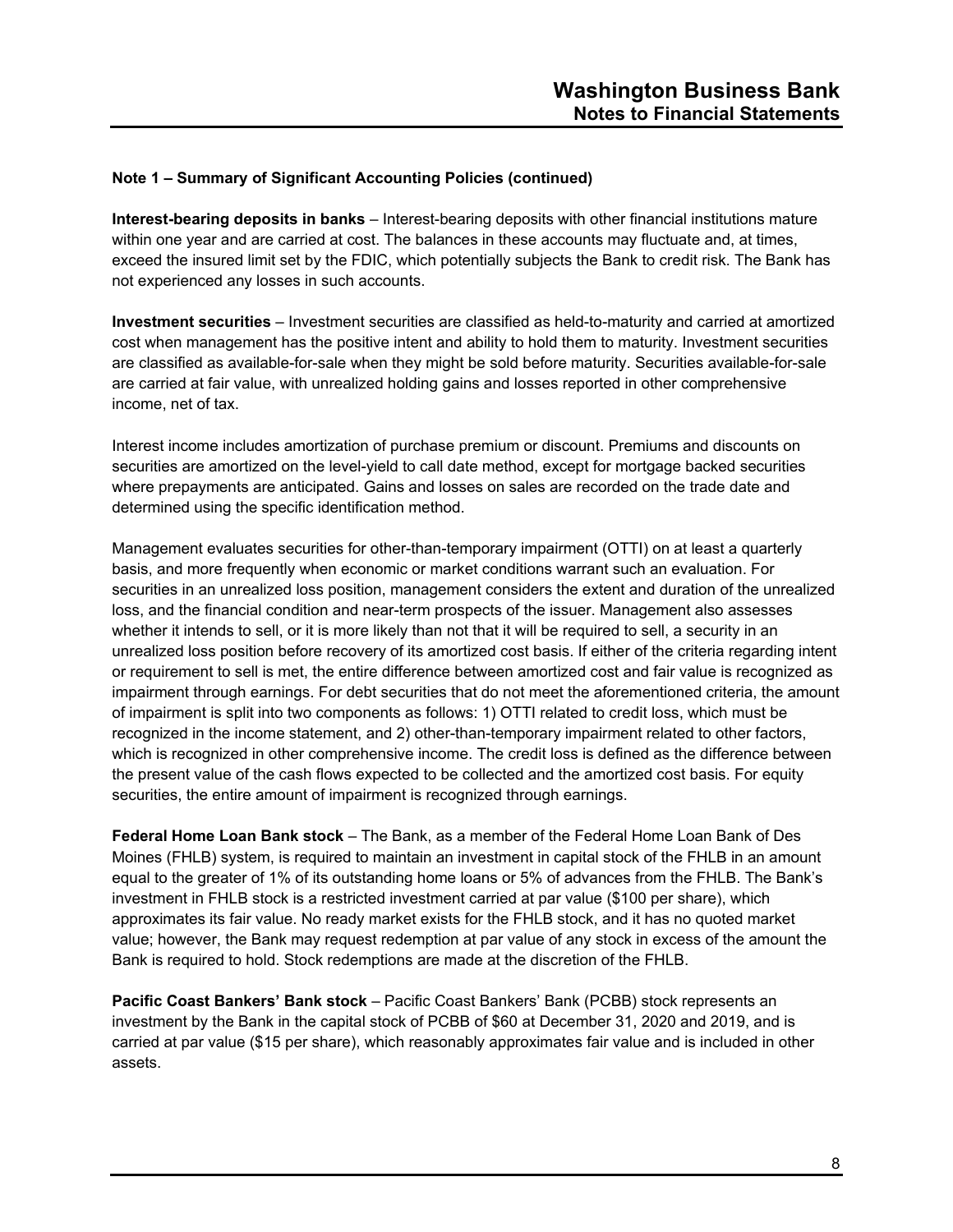**Loans held-for-sale** – Loans originated and intended for sale in secondary markets are carried at the lower of cost or estimated market value in the aggregate. Net unrealized losses are recognized through a valuation allowance by charges to income. Gains or losses on the sale of such loans are based on the specific identification method. There were no loans held-for-sale at December 31, 2020 or 2019.

**Loan sales recognition** – The Bank recognizes a sale on loans if the transferred portion (or portions) and any portion that continues to be held by the transferor are participating interests. Participating interest is defined as a portion of a financial asset that (a) conveys proportionate ownership rights with equal priority to each participating interest holder, (b) involves no recourse (other than standard representations and warranties), and (c) does not entitle any participating interest holder to receive cash before any other participating interest holder. The transfer of the participating interest (or participating interests) must also meet the conditions for surrender of control.

**Loans receivable** – Loans receivable that management has the intent and ability to hold for the foreseeable future or until maturity or payoff are reported at their outstanding principal balances and adjusted for any charge-offs, the allowance for loan losses, any deferred fees or costs on originated loans, and unamortized premiums or discounts on purchased loans. Loan fees and certain direct loan origination costs are deferred, and the net fee or cost is recognized as an adjustment to interest income using the interest method. Because some loans may not be repaid in full, an allowance for loan losses is recorded.

Credit risk represents the possibility of sustaining a loss because the other parties to the financial obligation fail to perform in accordance with the terms of the contract. The Bank's exposure to credit loss primarily relates to cash and due from banks, FHLB stock, loans receivable, and investment securities.

Most of the Bank's business activity is with customers in the state of Washington. Investments in state and municipal securities involve governmental entities primarily within the state. Loans are generally limited by state banking regulations to 20% of the Bank's shareholders' equity, excluding accumulated other comprehensive income. At December 31, 2020 and 2019, \$2,617 and \$2,667, respectively, of loans receivable were made for land development, acquisition, and construction purposes.

**Interest income recognition on loans** – Interest income on loans is accrued over the term of the loans based on the principal outstanding. The accrual of interest on loans is discontinued when, in management's opinion, the borrower may be unable to meet payments as they become due, as well as when required by regulatory provision. Past-due status is based on contractual terms of loans. When interest accrual is discontinued, all unpaid accrued interest is reversed. Loans are returned to accrual status when all the principal and interest amounts contractually due are brought current and future payments are reasonably assured.

**Allowance for loan losses** – An allowance for loan losses is a valuation allowance for probable incurred credit losses. The allowance for loan losses is increased by a provision for loan losses charged to expense and decreased by charge-offs (net of recoveries). The allowance is based on ongoing, monthly assessments of the probable and estimable losses inherent in the loan portfolio. The Bank's methodology for assessing the appropriateness of the allowance consists of several key elements.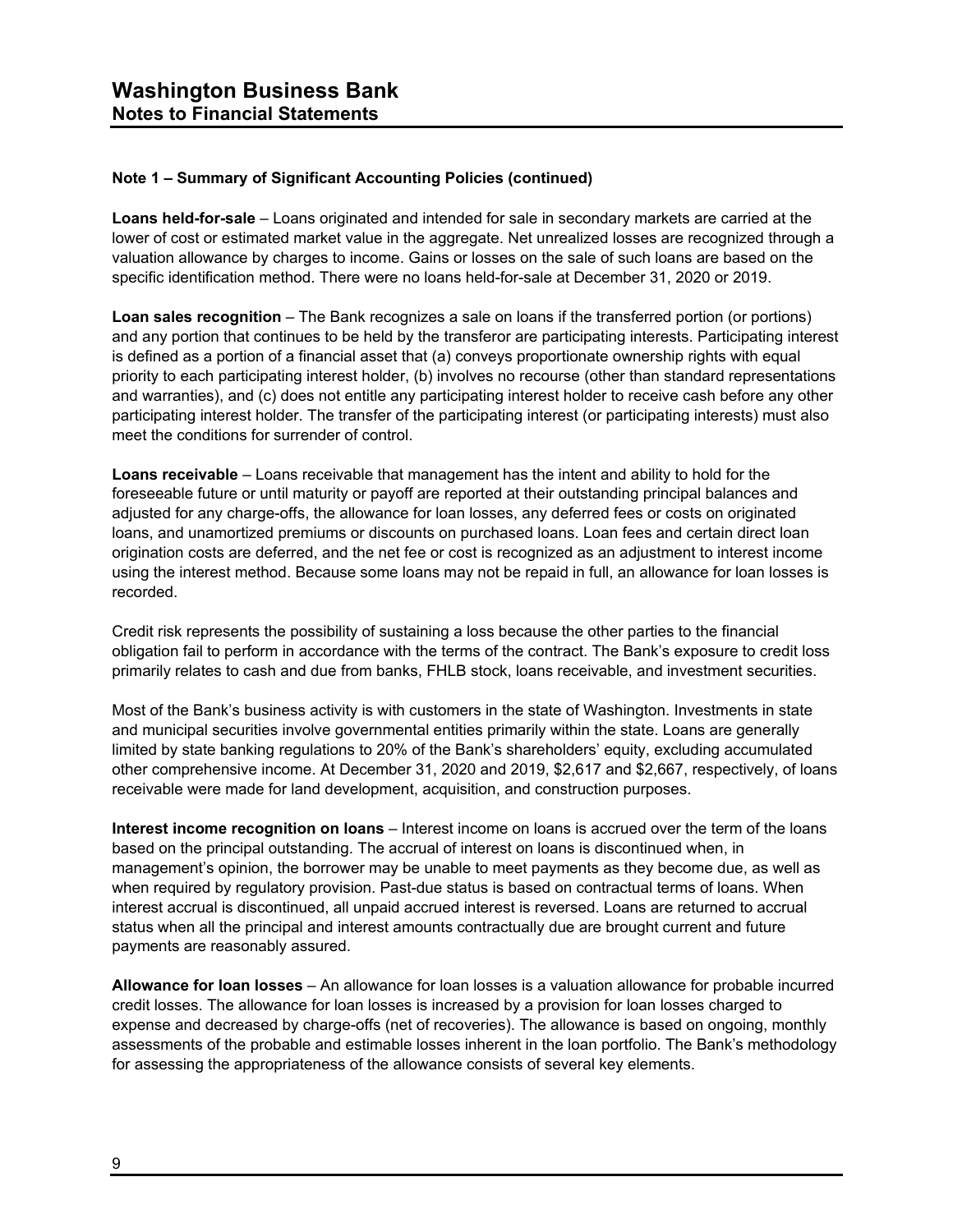The allowance for loan losses is based upon management's periodic review of the collectability of the loan in relation to historical experience, the nature and volume of the loan portfolio, adverse situations that may affect the borrower's ability to repay, estimated value of any underlying collateral, and prevailing economic conditions. This evaluation is inherently subjective because it requires estimates that are susceptible to significant revision as updated information becomes available. Additionally, loans are subject to examination by state and federal regulators who, based upon their judgment, may require the Bank to make additional provisions or adjustments to the allowance for loan losses.

Specific reserves are established in cases where management has identified significant conditions or circumstances related to a loan that management believes indicate the probability that a loss has been incurred. Impaired loans consist of loans receivable that are not expected to be repaid in accordance with their contractual terms. Smaller balance loans are excluded from this analysis. In addition to impaired loans, any loans risk rated as substandard, doubtful, or loss are individually evaluated for impairment. All other loans are generally evaluated collectively for purposes of estimating the allowance for loan losses.

To determine the balance of the allowance account, loans are pooled by portfolio segment and losses are modeled using historical experience and qualitative factors over the loss emergence period. The following portfolio segments are used: commercial loans, real estate loans, construction loans, and consumer loans.

Each loan segment inherently contains differing credit risk profiles depending on the unique aspects of that segment. For example, real estate construction loans carry a risk that a project under development might not be completed as planned or that the original cost estimate might be insufficient. In all cases, management believes the credit risk for all loans is similarly dependent on essentially the same factors, including the financial strength of the borrower, the cash flow available to service maturing debt obligations, the condition and value of underlying collateral, the financial strength of any guarantors, and other factors. Management exercises judgment in determining the estimation method that fits the credit risk characteristics of each portfolio segment but generally relies on underlying collateral values, projected cash flows, and other available borrower information.

The establishment of the allowance for loan losses relies on a consistent process that requires multiple layers of management review and judgment and responds to changes in economic conditions, customer behavior, and collateral value, among other influences. From time to time, events or economic factors may affect the loan portfolio, causing management to provide additional amounts or to release balances from the allowance for loan losses.

Management monitors differences between estimated and actual incurred loan losses. This monitoring process includes periodic assessments by senior management of loan portfolios and the models used to estimate incurred losses in those portfolios. Additions to the allowance for loan losses are made by charges to the provision for loan losses. Credit exposures deemed to be uncollectible are charged against the allowance for loan losses. Recoveries of previously charged-off amounts are credited to the allowance for loan losses.

The ultimate recovery of all loans is susceptible to future market factors beyond the Bank's control. These factors may result in losses or recoveries differing significantly from those provided in the financial statements.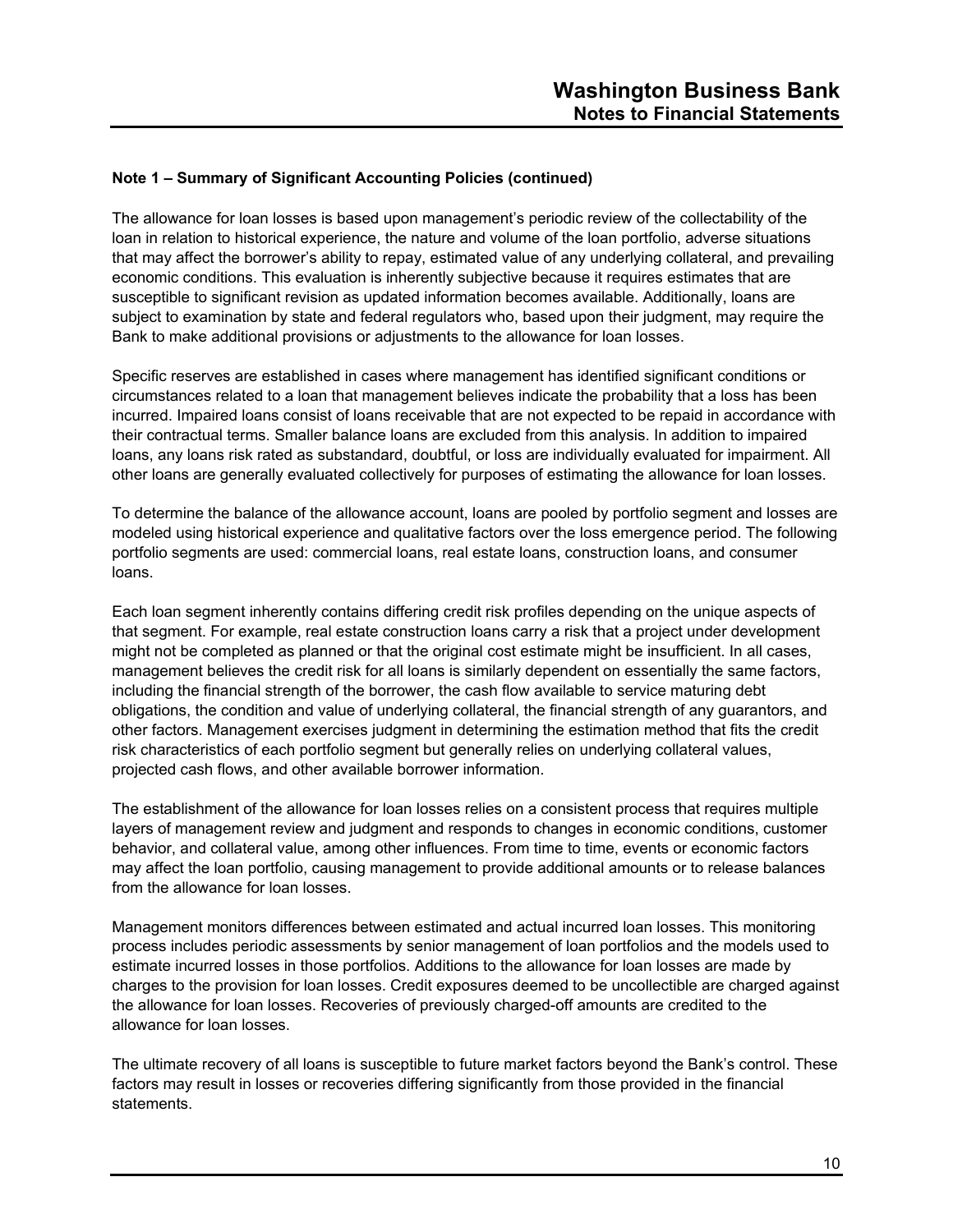**Impaired, nonaccrual, and charged-off loans** – Loans are considered impaired when, based on current information and events, it is probable that the Bank will be unable to collect all amounts due in accordance with the original contractual terms of the loan agreement, including scheduled principal and interest payments. Impairment is evaluated in total for smaller balance loans of similar nature and on an individual loan basis for other loans. If a loan is impaired, a specific valuation allowance is allocated, if necessary, so that the loan is reported net at the present value of estimated future cash flows using the loan's existing rate or at the fair value of collateral if repayment is expected to come from the collateral. Interest payments on impaired loans are typically applied to principal unless collectability of the principal amount is reasonably assured, in which case interest is recognized on a cash basis.

Impaired loans, or portions thereof, are charged off when deemed uncollectible. The Bank's charge-off policies are treated similarly in each segment of the loan portfolio. When a loan reaches 90 days past due, it is generally considered impaired. The loan is placed on nonaccrual and a specific reserve is allocated after an impairment analysis is performed by management and deemed necessary.

The Bank generally places loans on nonaccrual status when the full and timely collection of interest and principal becomes uncertain, part of the principal balance has been charged off and no restructuring has occurred, or the loans reach three months past due for all loan classes. When the Bank places a loan on nonaccrual status, the Bank reverses the accrued unpaid interest receivable against interest income and accounts for the loan on the cash or cost recovery method until it qualifies for return to accrual status. Generally, the Bank returns a loan to accrual status when (a) all delinquent interest and principal become current under the terms of the loan agreement or (b) a formal restructuring has occurred, and continued payment is reasonably assured, generally after six months of payment history.

The Bank has determined that the entire balance of a loan is contractually delinquent for all classes if the minimum payment is not received by the specified due date on the customer's statement. Interest and fees continue to accrue on past-due loans until the date the loan goes into nonaccrual status, if applicable.

**Premises and equipment** – Premises and equipment are stated at cost less accumulated depreciation, which is computed on the straight-line method over the estimated useful lives of the assets. Gains or losses on dispositions are reflected in earnings. Assets are reviewed for impairment when events indicate that their carrying value may not be recoverable. If management determines impairment exists, the assets are reduced with an offsetting charge to expense.

**Other real estate owned** – Real estate properties acquired through or in lieu of loan foreclosure are initially recorded at fair value less estimated selling cost at the date of foreclosure. Any write-downs based on the asset's fair value at the date of acquisition are charged to the allowance for loan losses. After foreclosure, valuations are periodically performed by management and property held-for-sale is carried at the lower of the new cost basis or fair value less costs to sell. Impairment losses on property to be held and used are measured as the amount by which the carrying amount of a property exceeds its fair value. Costs of significant property improvements are capitalized, whereas costs relating to holding property are expensed. Valuations are periodically performed by management, and any subsequent write-downs are recorded as a charge to operations, if necessary, to reduce the carrying value of a property to the lower of its cost or fair value less cost to sell. The Bank had \$71 in other real estate owned at December 31, 2020 and 2019, which is included within other assets on the statement of financial condition.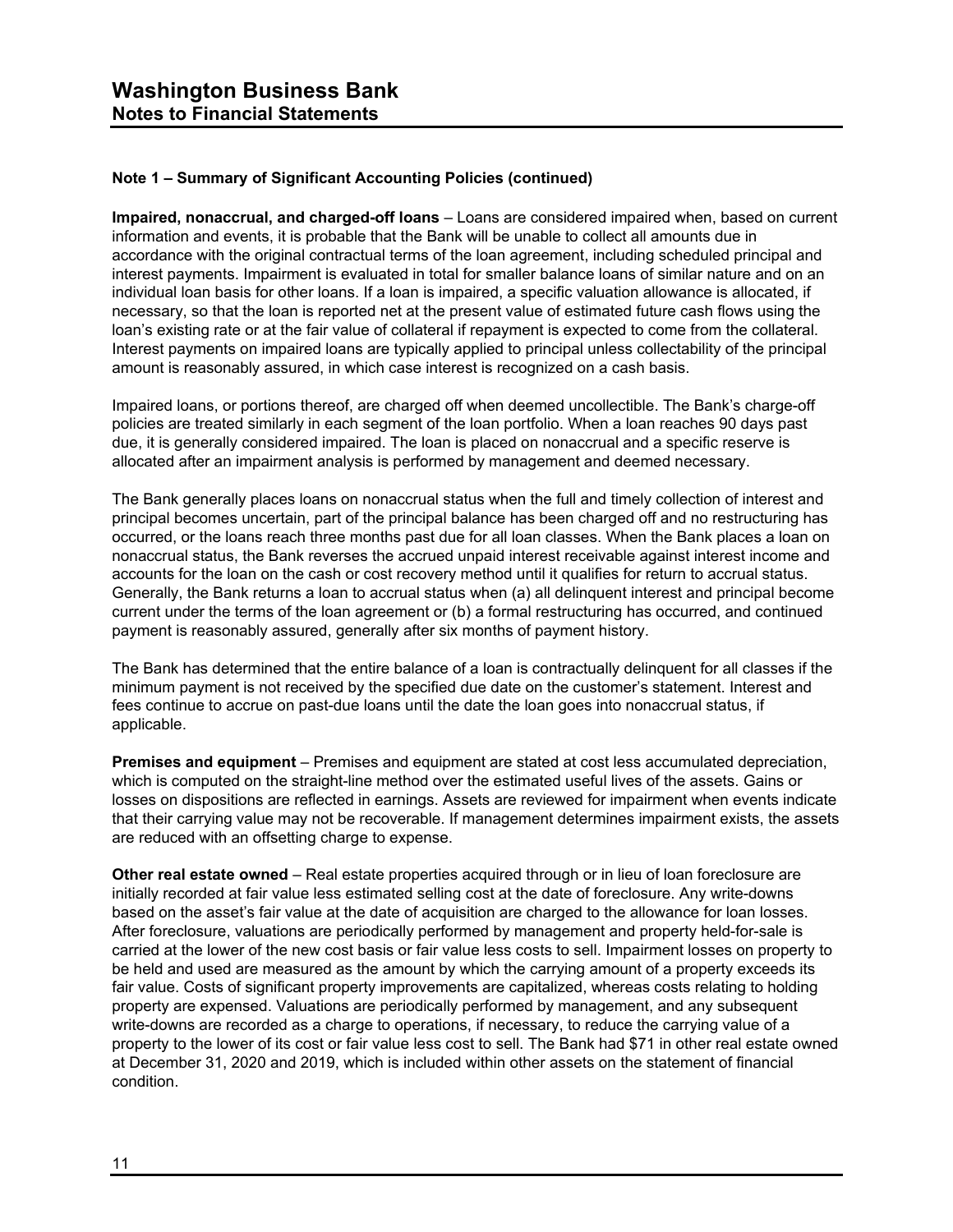**Income taxes** – The Bank records its provision for income taxes under the liability method. Deferred tax assets and liabilities are reflected at currently enacted income tax rates applicable to the period in which the deferred tax assets or liabilities are expected to be realized or settled. As changes in tax laws or rates are enacted, deferred tax assets and liabilities are adjusted through the provision for income taxes.

Deferred taxes result from temporary differences in the recognition of certain income and expense amounts between the Bank's financial statements and its tax return. The principal items giving rise to these differences include net operating losses, valuation adjustments on foreclosed properties, and allowance for credit losses. The Bank's policy is to recognize interest and penalties associated with income tax matters in income tax expense.

**Earnings per common share** – Basic earnings per common share (EPS) are computed by dividing net income by the weighted-average number of common shares outstanding during the period. Diluted earnings per share reflect the weighted-average potential dilution that could occur if all potentially dilutive shares or other commitments to issue common stock were exercised or converted into common stock using the treasury stock method.

**Stock-based compensation** – Stock-based compensation cost is recognized at the grant-date fair value and is based on awards that are ultimately expected to vest. The cost is recognized over the period during which an employee is required to provide services in exchange for the award. The tax benefit resulting from tax deductions in excess of the compensation cost recognized is classified as a financing activity in the statements of cash flows. The fair value of stock options is determined using the Black-Scholes valuation model.

**Fair value measurements** – The Company recognizes fair values of financial instruments in accordance with ASC 825-10, *Financial Instruments – Overall*, *Recognition and Measurement of Financial Assets and Financial Liabilities*, which requires use of the exit price notion when measuring the fair value of financial instruments for disclosure purposes. Fair value is defined as the exit price, the price that would be received for an asset or paid to transfer a liability, in the principal or most advantageous market for the asset or liability in an orderly transaction between market participants on the measurement date under current market conditions. It also establishes a consistent framework for measuring fair value and expands disclosure requirements about fair value measurements. In determining fair value, the Company maximizes the use of observable inputs and minimizes the use of unobservable inputs.

Valuation inputs refer to the assumptions market participants would use in pricing a given asset or liability using one of the three valuation techniques within the fair value hierarchy. Inputs can be observable or unobservable. Observable inputs are those assumptions that market participants would use in pricing the particular asset or liability. These inputs are based on market data and are obtained from a source independent of the Company.

Unobservable inputs are assumptions based on the Company's own information or estimate of assumptions used by market participants in pricing the asset or liability. Unobservable inputs are based on the best and most current information available on the measurement date.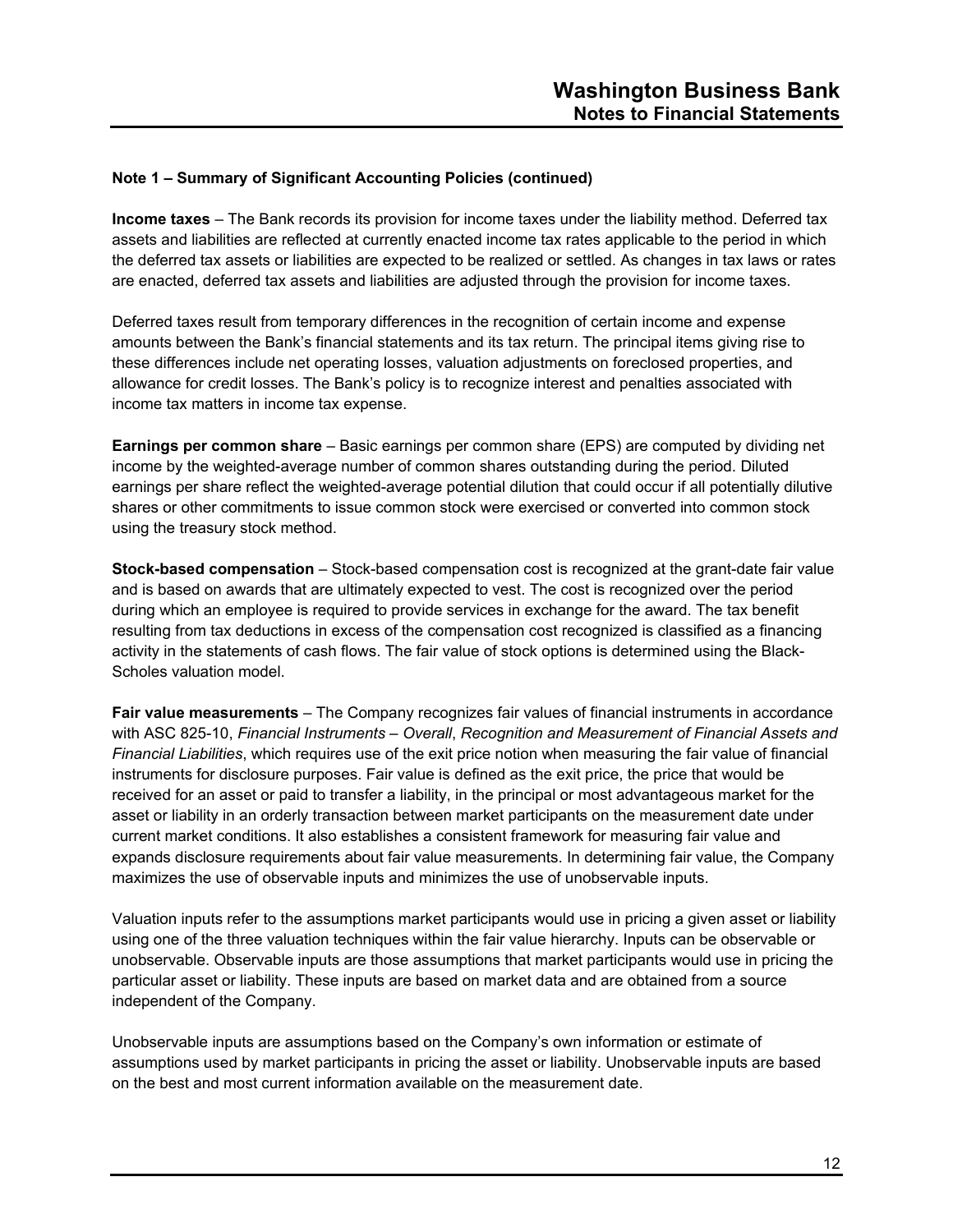All inputs, whether observable or unobservable, are ranked in accordance with a prescribed fair value hierarchy that gives the highest ranking to quoted prices (unadjusted) in active markets for identical assets or liabilities (Level 1) and the lowest ranking to unobservable inputs (Level 3). Fair values for assets or liabilities classified as Level 2 are based on one or a combination of the following factors: (i) quoted prices for similar assets; (ii) observable inputs for the asset or liability, such as interest rates or yield curves; or (iii) inputs derived principally from or corroborated by observable market data.

There were no transfers between Level 1, Level 2, and Level 3 during 2020 or 2019.

**Revenue recognition** – The Company recognizes revenue in accordance with ASC 606, *Revenue from Contracts with Customers*, which (i) creates a single framework for recognizing revenue from contracts with customers that fall within its scope and (ii) revises when it is appropriate to recognize a gain (loss) from the transfer of nonfinancial assets, such as OREO. To determine revenue recognition for arrangements that an entity determines are within the scope of Topic 606, the Company performs the following five steps: (i) identify the contract(s) with a customer; (ii) identify the performance obligations in the contract; (iii) determine the transaction price; (iv) allocate the transaction price to the performance obligations in the contract; and (v) recognize revenue when (or as) the Company satisfies a performance obligation. The majority of the Company's revenues come from interest income including loans and securities, that are outside the scope of ASC 606. The Company's services that fall within the scope of ASC 606 are presented within noninterest income and are recognized as revenue as the Company satisfies its obligation to the customer. Services within the scope of ASC 606 include deposit service charges.

All of the Bank's revenue from contracts with customers in the scope of ASC 606 is recognized in noninterest income except for gains/losses on the sale of other real estate owned. Gains/losses on the sale of other real estate owned are included in noninterest expense and are generally recognized when the performance obligation is complete. This is typically at delivery of control over the property to the buyer at time of each real estate closing.

**Service charges on deposit accounts** – The Bank earns fees from its deposit customers for account maintenance, transaction-based activity, and overdraft services. Account maintenance fees consist primarily of account fees and analyzed account fees charged on deposit accounts on a monthly basis. The performance obligation is satisfied and the fees are recognized on a monthly basis as the service period is completed. Transaction-based fees on deposit accounts are charged to deposit customers for specific services provided to the customer, such as non-sufficient funds fees, overdraft fees, and wire fees. The performance obligation is completed as the transaction occurs and the fees are recognized at the time each specific service is provided to the customer.

**Debit and ATM interchange fee income and expenses** – Debit and ATM interchange income represent fees earned when a debit card issued by the Bank is used. The Bank earns interchange fees from debit cardholder transactions through the Visa payment network. Interchange fees from cardholder transactions represent a percentage of the underlying transaction value and are recognized daily, concurrently with the transaction processing services provided to the cardholder. The performance obligation is satisfied and the fees are earned when the cost of the transaction is charged to the cardholders' debit card. Certain expenses directly associated with the debit card are recorded on a net basis with the interchange income.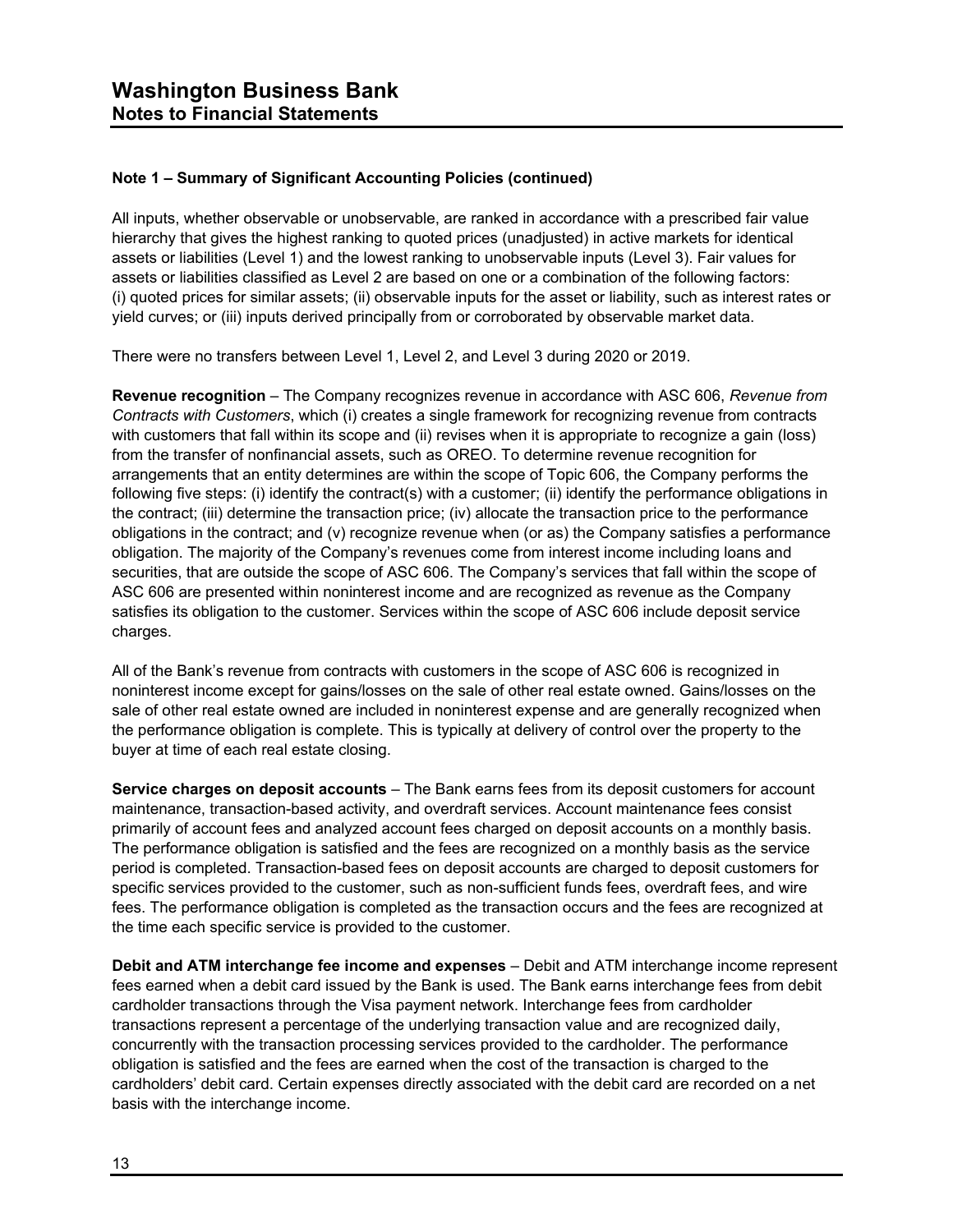**Financial instruments** – In the ordinary course of business, the Bank enters into off-balance-sheet financial instruments consisting of commitments to extend credit, commercial letters of credit, standby letters of credit, and financial guarantees. Such financial instruments are recorded in the financial statements when they are funded or related fees are incurred or received.

**Comprehensive income** – Accounting principles generally require including recognized revenue, expenses, gains, and losses in net income. Certain changes in assets and liabilities, such as unrealized gains and losses on available-for-sale securities, are reported as a separate component of the equity section of the statement of financial condition. Such items, along with net income, are the only components of comprehensive income. For the years ended December 31, 2020 and 2019, there were no amounts reclassed out of accumulated comprehensive income, and ending components of accumulated comprehensive income consisted of changes to the unrealized gains and losses of securities available-for-sale.

**Advertising costs** – Advertising costs are expensed as incurred. Total advertising expense was \$6 and \$10 for the years ended December 31, 2020 and 2019, respectively.

#### **Note 2 – Securities Available-for-Sale**

Securities have been classified as available-for-sale according to management's intent. The amortized cost of securities and their approximate fair value are as follows:

| December 31, 2020                                                            | Amortized<br>Cost |    | Gross<br>Unrealized<br>Gains |   | Gross<br>Unrealized<br>Losses |                          | Fair<br>Value |    |
|------------------------------------------------------------------------------|-------------------|----|------------------------------|---|-------------------------------|--------------------------|---------------|----|
| Agency mortgage-backed securities<br>and collateralized mortgage obligations |                   | 41 | \$                           | 2 | -\$                           | $\overline{\phantom{0}}$ | -S            | 43 |
| December 31, 2019                                                            |                   |    |                              |   |                               |                          |               |    |
| Agency mortgage-backed securities<br>and collateralized mortgage obligations |                   | 66 | \$                           | 2 |                               |                          |               | 68 |

At December 31, 2020 and 2019, there were no investments with contractual maturities or securities with an unrealized loss. Additionally, there were no sales of investment securities during the years ended December 31, 2020 and 2019.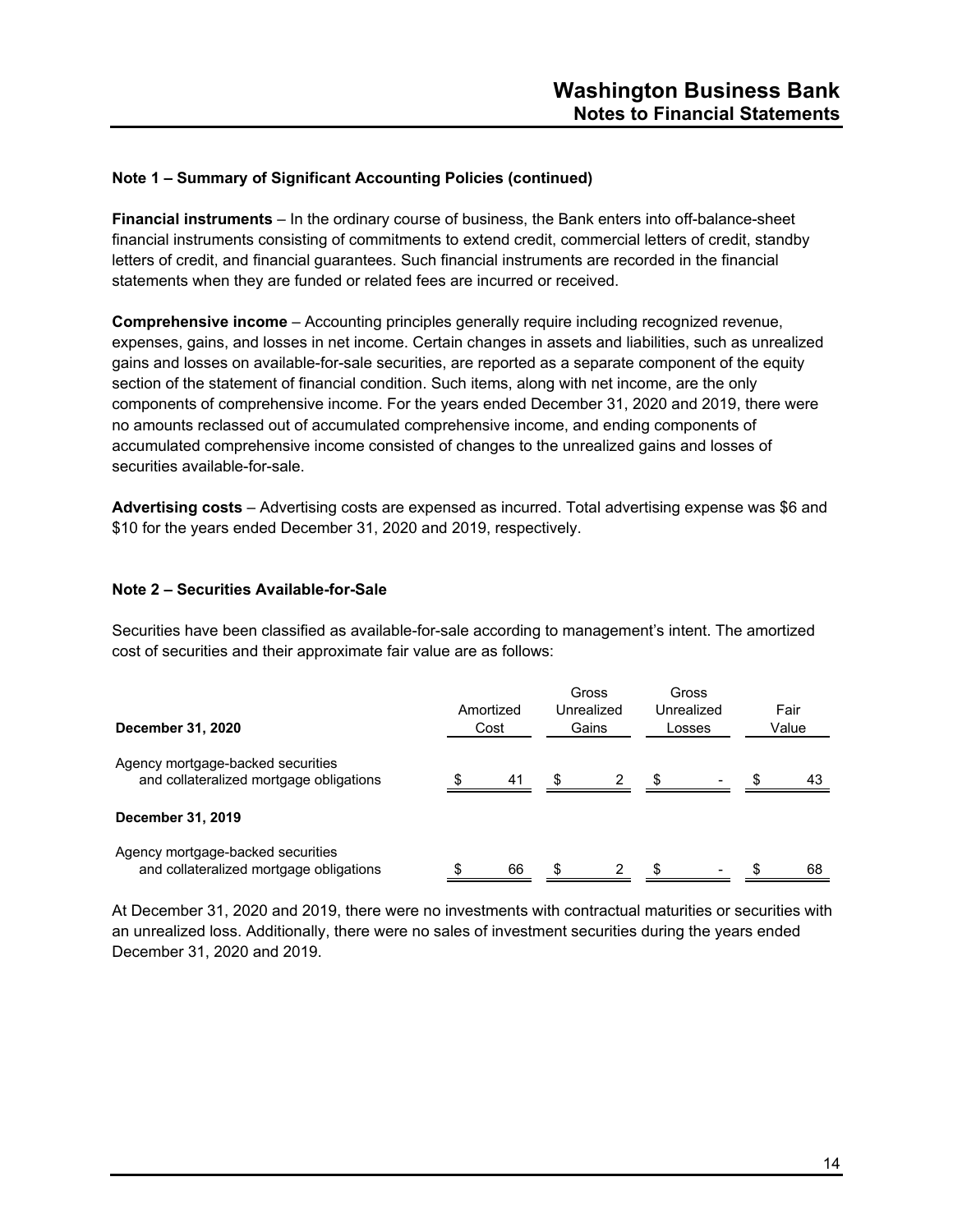#### **Note 3 – Loans Receivable**

Loans consisted of the following at December 31:

|                                         | 2020         | 2019         |
|-----------------------------------------|--------------|--------------|
| Commercial                              | \$<br>40,518 | \$<br>27,042 |
| Real estate                             |              |              |
| Commercial                              | 38,335       | 35,843       |
| Multi-family                            | 500          | 841          |
| Residential - 1-4 family                | 13,518       | 13,301       |
| Total real estate                       | 52,353       | 49,985       |
| Construction                            | 2,617        | 2,667        |
| Consumer                                |              |              |
|                                         | 95,488       | 79,695       |
| Less net deferred loan origination fees | 326          | 209          |
| Loans receivable                        | 95,162       | 79,486       |

On March 27, 2020, the Coronavirus Aid, Relief, and Economic Security Act (CARES Act) was signed by the President of the United States. During the year ended December 31, 2020, the Bank participated in the Paycheck Protection Program (PPP), under the CARES Act, whereby loans to small businesses are made and those loans are subject to the regulatory requirements that would require forbearance of loan payments for a specified time or that would limit the ability to pursue all available remedies in the event of a loan default. The above table includes \$9,777 of PPP loans administered by the U.S Small Business Administration (SBA) within the Commercial loan segment as of December 31, 2020.

The Bank pledged certain commercial, multi-family, 1-4 family residential, and land loans as collateral for purposes of borrowings with the FHLB and FRB. Loans totaling \$22,901 and \$11,280 were pledged to the FHLB at December 31, 2020 and 2019, respectively. There were \$18,312 and \$10,758 in loans pledged to the FRB at December 31, 2020 and 2019, respectively (Note 6).

Reflected in the allowance for loan loss methods previously described is an amount for imprecision or uncertainty that incorporates the range of probable outcomes inherent in estimates used for the allowance, which may change from period to period. This amount is the result of management's judgment of risks inherent in the portfolios, economic uncertainties, historical loss experience, and other subjective factors, including industry trends, calculated to better reflect the Bank's view of risk in each loan portfolio. No single statistic or measurement determines the adequacy of the allowance for loan loss. Changes in the allowance for loan loss and the related provision expense can materially affect net income.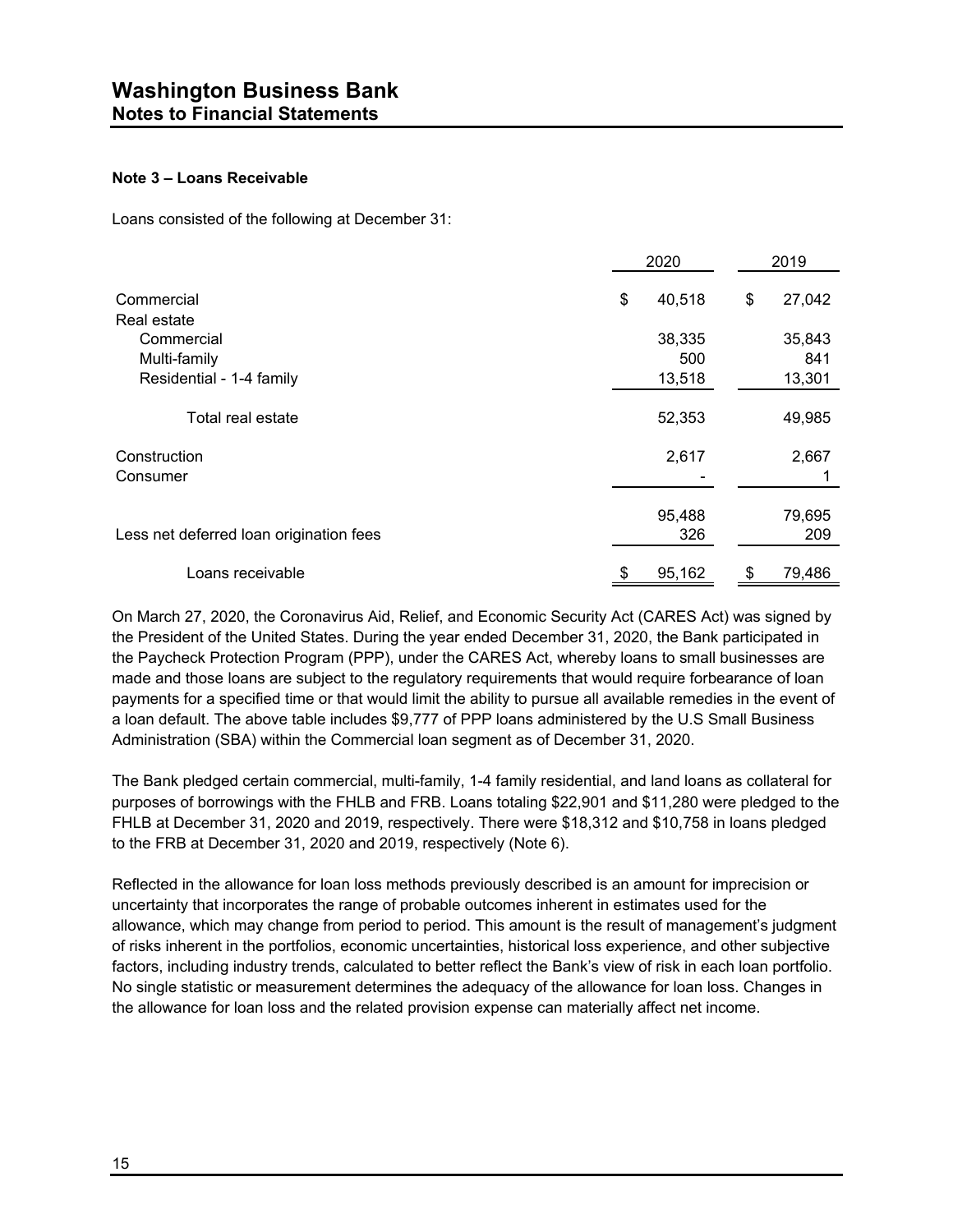The following tables present, by portfolio segment, the changes in the allowance for loan losses for the years ended December 31 and the amount of loans evaluated for impairment individually and collectively.

| 2020                                                                                       | Commercial           |    | <b>Real Estate</b> |               | Construction | Consumer      |               | Total     |
|--------------------------------------------------------------------------------------------|----------------------|----|--------------------|---------------|--------------|---------------|---------------|-----------|
| Allowance<br>Balance, beginning<br>of the period<br>Charge-offs<br>Recoveries<br>Provision | \$<br>270<br>30      | \$ | 349                | \$            | 19           | \$            | \$            | 638<br>30 |
| Balance, end of the period                                                                 | \$<br>300            | \$ | 349                | \$            | 19           | \$            | \$            | 668       |
| Ending balance individually<br>evaluated for impairment                                    | \$                   | S  |                    | \$            |              | \$            | \$            |           |
| Ending balance collectively<br>evaluated for impairment                                    | \$<br>300            | \$ | 349                | \$            | 19           | \$            | \$            | 668       |
| Loans<br>Ending balance                                                                    | \$<br>40,518         | \$ | 52,353             | \$            | 2,617        | \$            | \$            | 95,488    |
| Ending balance individually<br>evaluated for impairment                                    | \$                   | S  |                    | \$            |              | \$            | \$            |           |
| Ending balance collectively<br>evaluated for impairment                                    | \$<br>40,518         | \$ | 52,353             | $\frac{1}{2}$ | 2,617        | $\frac{1}{2}$ | \$            | 95,488    |
| 2019<br>Allowance<br>Balance, beginning<br>of the period                                   | \$<br>253            | \$ | 339                | \$            | 19           | \$            | \$            | 611       |
| Charge-offs<br>Recoveries<br>Provision                                                     | $\overline{7}$<br>10 |    | 10                 |               |              |               |               | 7<br>20   |
| Balance, end of the period                                                                 | \$<br>270            | \$ | 349                | \$            | 19           | \$            | \$            | 638       |
| Ending balance individually<br>evaluated for impairment                                    | \$                   | \$ |                    | \$            |              | \$            | \$            |           |
| Ending balance collectively<br>evaluated for impairment                                    | \$<br>270            | \$ | 349                | \$            | 19           | \$            | \$            | 638       |
| Loans<br>Ending balance                                                                    | \$<br>27,042         | \$ | 49,985             | \$            | 2,667        | \$<br>1       | \$            | 79,695    |
| Ending balance individually<br>evaluated for impairment                                    | \$                   | \$ |                    | \$            |              | \$            | \$            |           |
| Ending balance collectively<br>evaluated for impairment                                    | \$<br>27,042         | \$ | 49,985             | \$            | 2,667        | \$<br>1       | $\frac{1}{2}$ | 79,695    |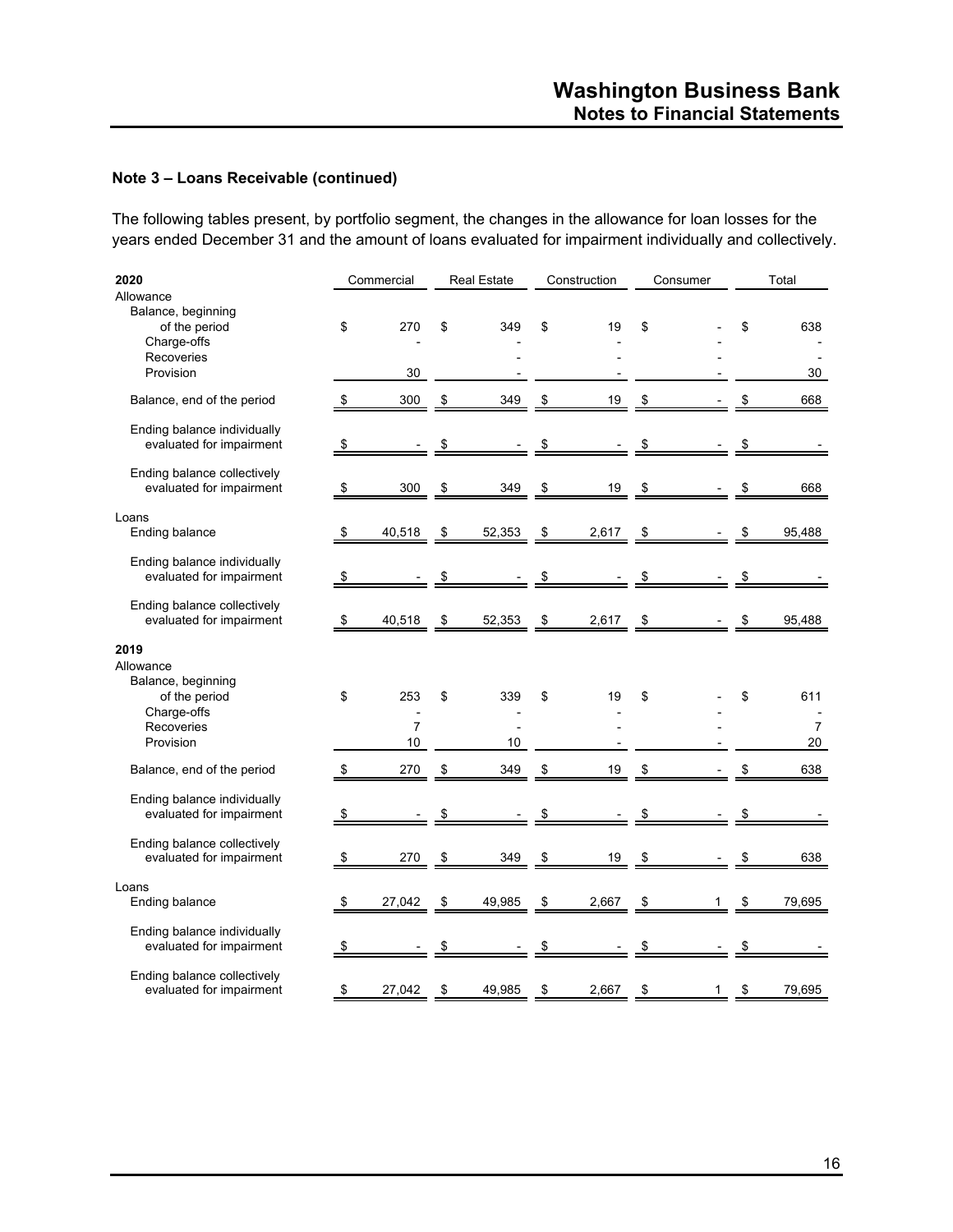**Credit quality information** – The Bank's internal risk categories are based on a variety of detailed factors obtained during loan underwriting and subsequent loan review procedures. A summary of these risk categories is described as follows:

**Exceptional loans** – Excellent and well documented primary and secondary sources of repayment. Excellent capital levels and management with significant industry experience and succession plans. More than adequately secured loans with no loss exposure.

**Quality loans** – Strong sources of primary and secondary repayment; loans comply in all respects to Bank policy and applicable regulations. Better than average capital levels with proven, experienced management. Acceptable collateral with above average loan-to-value ratios resulting in no loss exposure.

**Average loans** – Adequate sources of repayment as evidenced by an average level of earnings, debt service coverage, and capital levels compared with industry peer groups. Experienced management in most critical roles of the organization. Acceptable collateral in quality and amount that results in no loss exposure.

**Below average loans** – Below average sources of repayment, with marginal identifiable risk of collection. Modest secondary source of repayment provides limited support. Below average capital levels compared with peer group, and management may be untested or lack depth. Below average collateral position that may have limited liquidation value. Minimal loss exposure expected based on consideration of all relevant factors.

**Watch list loans** – These loans are typically of higher quality than substandard or doubtful loans but have been determined to have identified potential weaknesses in debt service coverage, collateral value, or other factors and are rated watch list in order to receive special attention and review by the Bank's credit department. These loans are consistently reviewed and regraded monthly. This grade is intended to correspond with a "Pass" rating used by regulators.

**Substandard loans** – These loans are inadequately protected by the paying capacity of the borrower, current sound net worth, or pledged collateral. A substandard loan typically has one or more well defined weaknesses that could jeopardize the repayment of the debt.

**Doubtful loans** – Loans with weaknesses inherent in the substandard classification for which collection and liquidation in full is questionable.

**Loss** – This rating is assigned to loans considered uncollectible and of such little value that their continuance as an active bank-owned asset is not warranted. These loans are immediately charged off.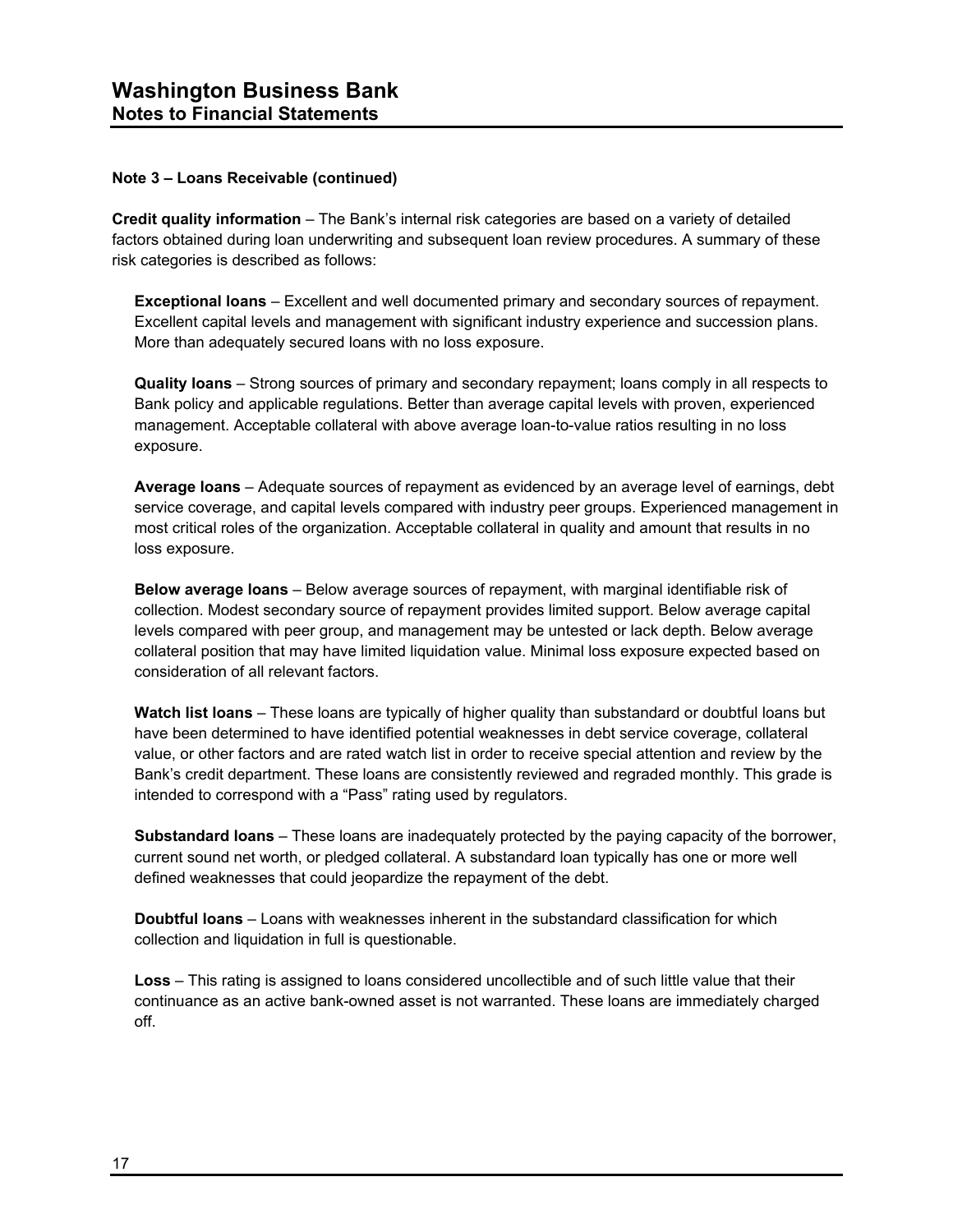The following table represents credit exposures by risk category for the years ended December 31, 2020 and 2019. The use of various categories to grade loans permits management's use of migration analysis to estimate a portion of credit risk.

| 2020                       |      | Exceptional |               | Quality | Average       | <b>Below</b><br>Average | Watch     | Substandard |    | Total         |
|----------------------------|------|-------------|---------------|---------|---------------|-------------------------|-----------|-------------|----|---------------|
| Commercial<br>Real estate  | \$   | 709         | \$            | 135     | \$<br>22,650  | \$<br>16,937            | \$<br>87  | \$          | \$ | 40,518        |
| Commercial<br>Multi-family |      |             |               | 8,398   | 25,588<br>500 | 3,750                   | 599       |             |    | 38,335<br>500 |
| Residential 1-4 family     |      |             |               | 294     | 8,635         | 4,589                   |           |             |    | 13,518        |
| Total real estate          |      |             |               | 8,692   | 34,723        | 8,339                   | 599       |             |    | 52,353        |
| Construction<br>Consumer   |      |             |               |         | 878           | 1,739                   |           |             |    | 2,617         |
|                            | - \$ | 709         | $\frac{\$}{}$ | 8,827   | \$<br>58,251  | \$27,015                | \$<br>686 | \$          | æ. | 95,488        |
| 2019                       |      |             |               |         |               |                         |           |             |    |               |
| Commercial<br>Real estate  | \$   | 707         | \$            | 655     | \$<br>21,211  | \$<br>4,063             | \$<br>406 | \$          | \$ | 27,042        |
| Commercial<br>Multi-family |      |             |               | 7,349   | 25,969<br>841 | 1,933                   |           | 592         |    | 35,843<br>841 |
| Residential 1-4 family     |      |             |               |         | 9,464         | 3,837                   |           |             |    | 13,301        |
| Total real estate          |      |             |               | 7,349   | 36,274        | 5,770                   |           | 592         |    | 49,985        |
| Construction<br>Consumer   |      |             |               |         | 1,750         | 917                     |           |             |    | 2,667<br>1    |
|                            | \$   | 707         | \$            | 8,004   | \$<br>59,235  | \$<br>10,751            | \$<br>406 | \$<br>592   | \$ | 79,695        |

The Bank's internal risk grading system is based on experiences with similarly graded loans. Category ratings are reviewed periodically at the segment level, at which time management analyzes the resulting scores, as well as other external statistics and factors, to track the migration of loan performance. Credit quality details are generally updated annually using information obtained from the Bank's internal loan review processes, from regulatory examinations, and from external loan review consultants. Loans that trend upward toward higher levels generally have a lower loss factor associated with that category, whereas loans that migrate toward lower ratings generally will result in a higher loss factor being applied to those related loan balances. There were no loans classified as doubtful or loss at December 31, 2020 or 2019.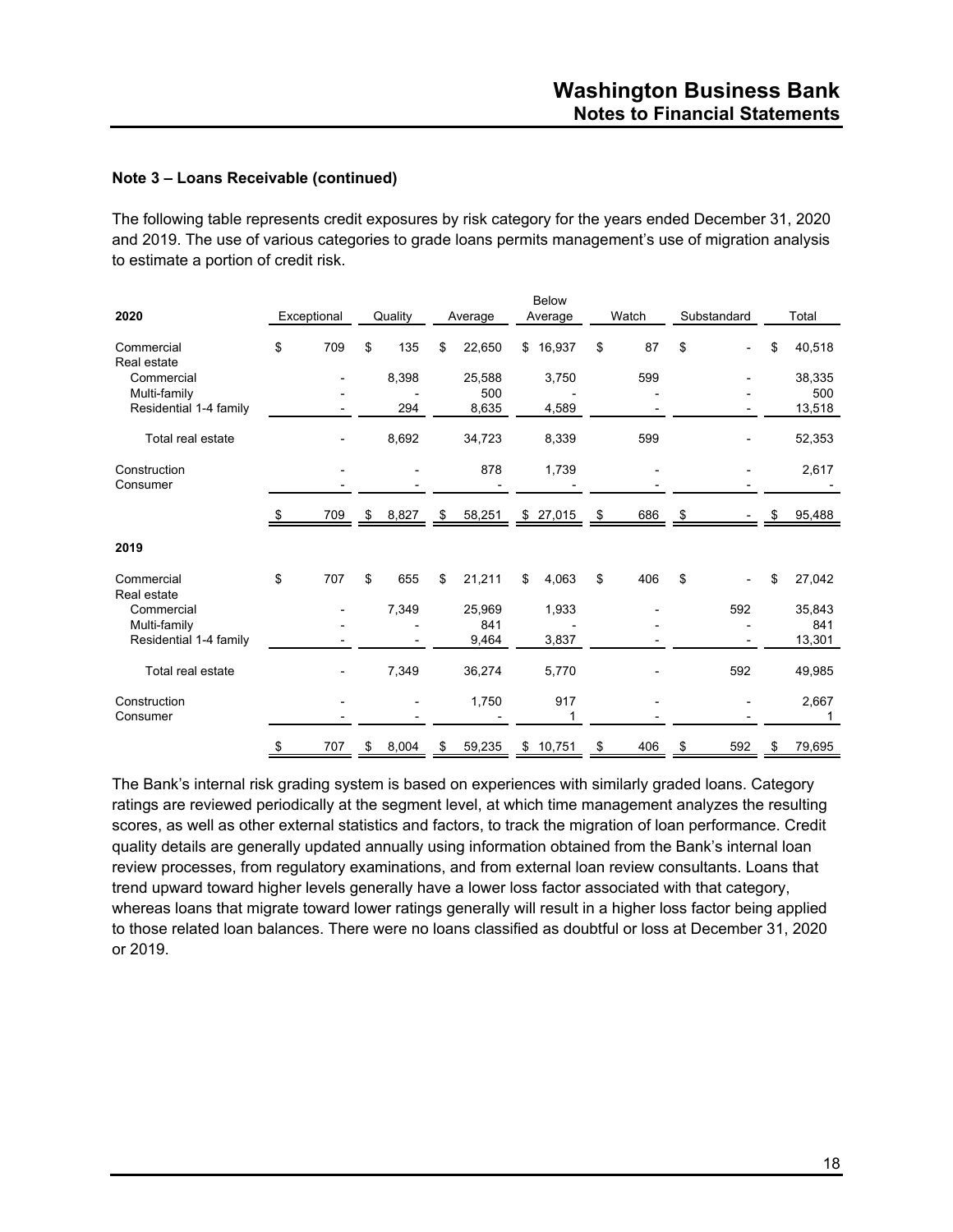**Past-due loans receivable by class** – The following table includes an aging analysis of the outstanding principal balance of past-due loans receivable as of December 31, 2020 and 2019. There were no loans delinquent greater than 90 days and still accruing interest at December 31, 2020 and 2019.

| 2020                                                 | 30 - 59 Days<br>Past Due | Past Due  | 60 - 89 Days 90 Days or More<br>Past Due | Total<br>Past Due | Current                 | Total<br>Loans          | Nonaccrual<br>Loans |
|------------------------------------------------------|--------------------------|-----------|------------------------------------------|-------------------|-------------------------|-------------------------|---------------------|
| Commercial<br>Real estate                            | \$<br>253                | \$<br>6   | \$                                       | \$<br>259         | \$<br>40,259            | \$<br>40,518            | \$                  |
| Commercial<br>Multi-family<br>Residential 1-4 family | 301                      |           |                                          | 301               | 38,034<br>500<br>13,518 | 38,335<br>500<br>13,518 |                     |
| Total real estate                                    | 301                      |           |                                          | 301               | 52,052                  | 52,353                  |                     |
| Construction<br>Consumer                             |                          | 269       |                                          | 269               | 2,348                   | 2,617                   |                     |
|                                                      | 554                      | \$<br>275 | \$                                       | 829               | \$<br>94,659            | \$<br>95,488            | \$                  |
| 2019                                                 |                          |           |                                          |                   |                         |                         |                     |
| Commercial<br>Real estate                            | \$                       | \$<br>9   | \$                                       | \$<br>9           | \$<br>27,033            | \$<br>27,042            | \$                  |
| Commercial<br>Multi-family<br>Residential 1-4 family |                          | 288       |                                          | 288               | 35,555<br>841<br>13,301 | 35,843<br>841<br>13,301 |                     |
| Total real estate                                    |                          | 288       |                                          | 288               | 49,697                  | 49,985                  |                     |
| Construction<br>Consumer                             |                          |           |                                          |                   | 2,667                   | 2,667                   |                     |
|                                                      | \$                       | \$<br>297 | \$                                       | \$<br>297         | \$<br>79,398            | \$<br>79,695            | \$                  |

**Impaired loans** –The average balances are calculated based on the quarter-end balances of the loans of the period reported. The Bank has no impaired loans at or during the years ended December 31, 2020 and 2019.

**Modifications** – A modification of a loan constitutes a troubled debt restructuring (TDR) when a borrower is experiencing financial difficulty and the modification constitutes a concession. The Bank offers and participates in various types of concessions when modifying a loan. There were no troubled debt restructurings at December 31, 2020 or 2019. No loans were modified in 2020 or 2019 as TDRs.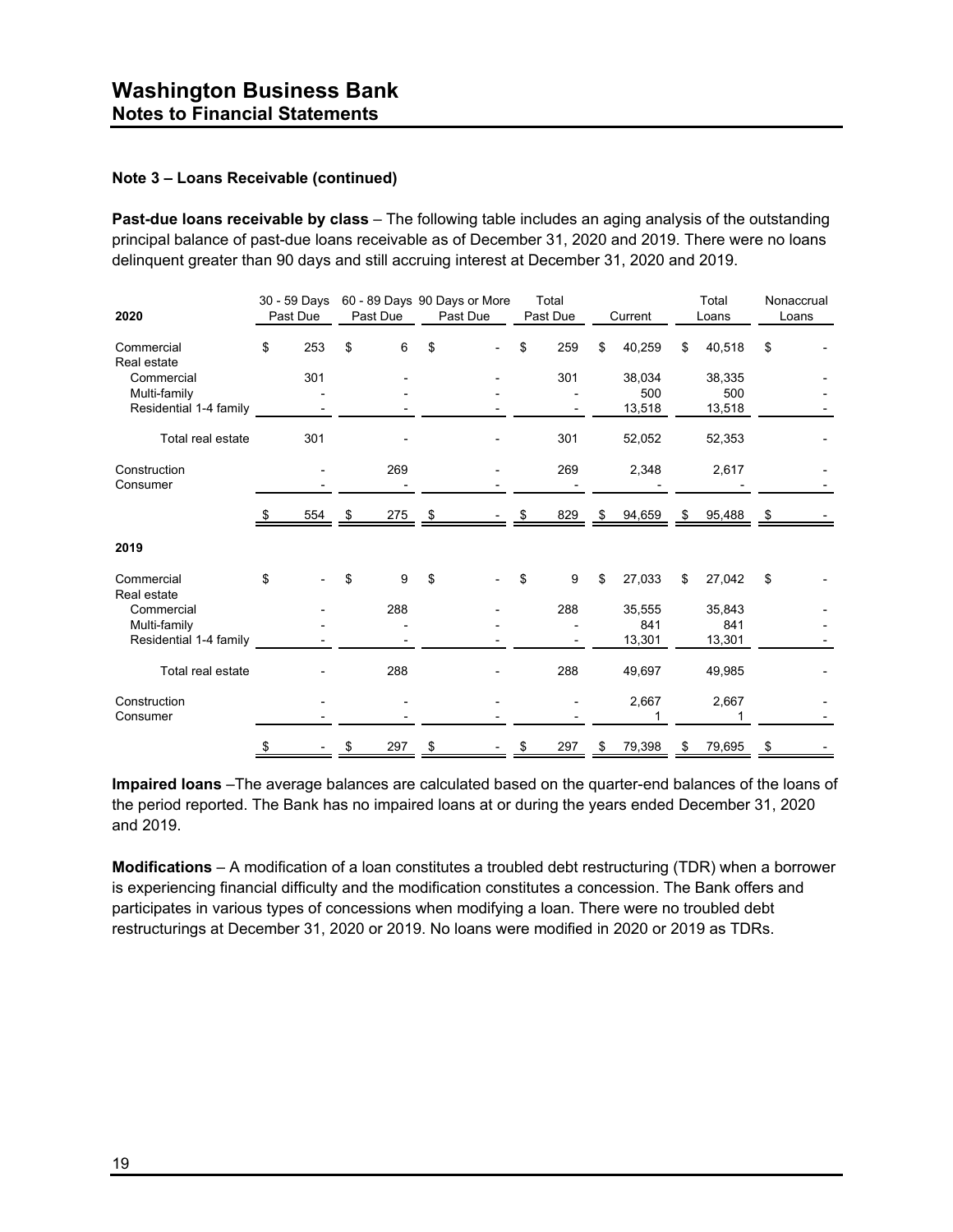**Related party loans** – Certain related parties of the Bank, principally Bank directors and their associates, are loan customers of the Bank in the ordinary course of business.

|                                                                          |    | 2020                 |  |                       |  |
|--------------------------------------------------------------------------|----|----------------------|--|-----------------------|--|
| Outstanding at beginning of year<br>New loan advances<br>Loan repayments | \$ | 1,583<br>771<br>(941 |  | 1,538<br>751<br>(706) |  |
| Outstanding at end of year                                               | S  | 1.413                |  | 1,583                 |  |

#### **Note 4 – Premises and Equipment**

Components of premises and equipment at December 31 are as follows:

|                                                | 2020 | 2019  |    |       |
|------------------------------------------------|------|-------|----|-------|
| Land                                           | \$   | 437   | \$ | 437   |
| <b>Building</b>                                |      | 1,987 |    | 1,987 |
| Furniture and fixtures                         |      | 168   |    | 168   |
| Equipment                                      |      | 619   |    | 610   |
| Software                                       |      | 115   |    | 67    |
|                                                |      | 3,326 |    | 3,269 |
| Less accumulated depreciation and amortization |      | 1,571 |    | 1,503 |
|                                                | \$   | 1,755 | \$ | 1,766 |

#### **Note 5 – Customer Deposits**

The composition of deposits at December 31 is as follows:

|                                      | 2020 |        | 2019   |
|--------------------------------------|------|--------|--------|
| Demand deposits, noninterest-bearing | \$   | 20.570 | 13,932 |
| NOW and money market accounts        |      | 23,032 | 14,891 |
| Savings deposits                     |      | 18,970 | 16,873 |
| Time certificates                    |      | 20,516 | 29,673 |
|                                      | \$   | 83,088 | 75,369 |

The aggregate amount of time certificates of \$250 and over was approximately \$2,843 and \$3,765 as of December 31, 2020 and 2019, respectively.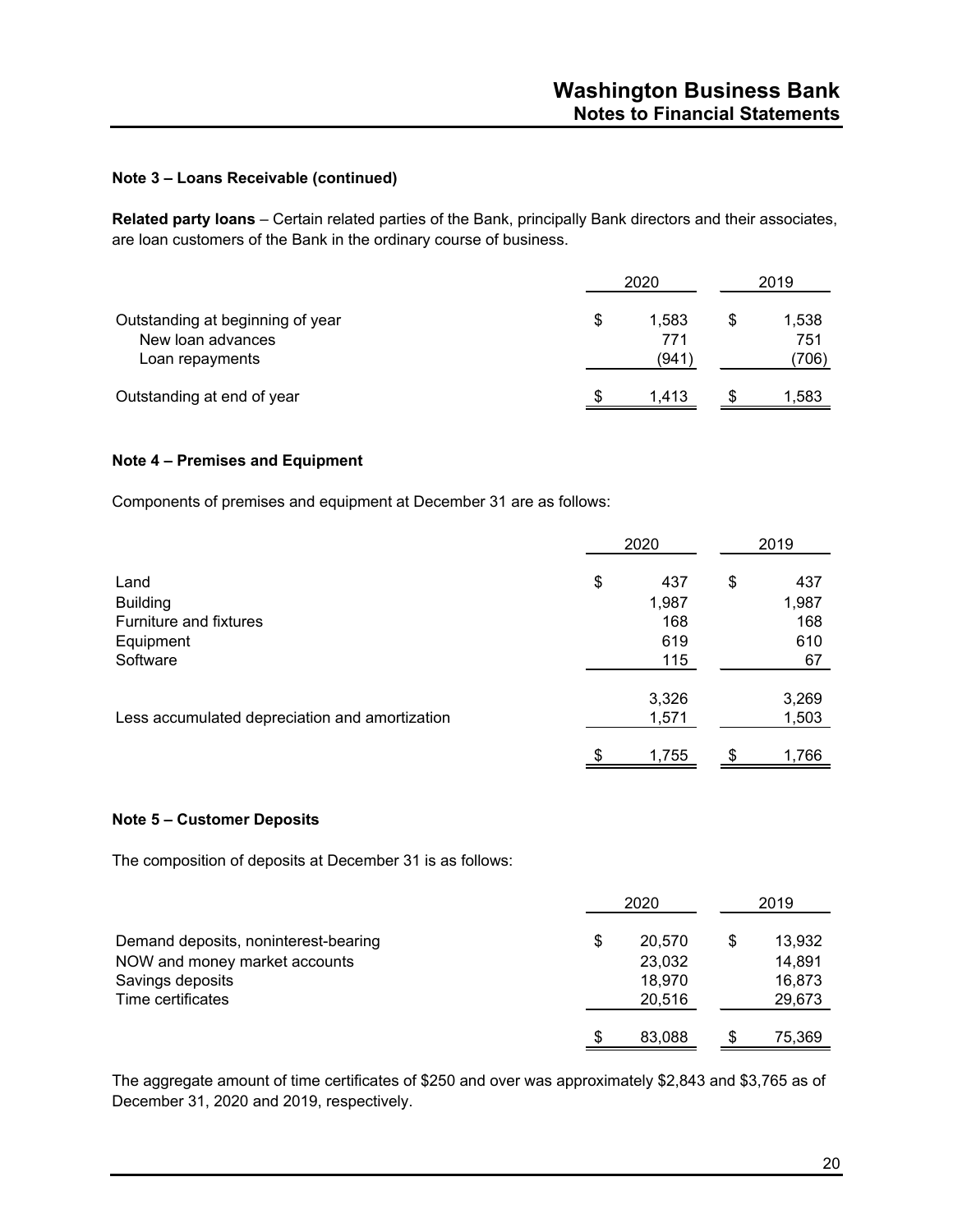#### **Note 5 – Customer Deposits (continued)**

Scheduled maturities of time certificates are as follows:

| 2021 | \$<br>13,761 |
|------|--------------|
| 2022 | 4,097        |
| 2023 | 955          |
| 2024 | 530          |
| 2025 | 1,173        |
|      |              |
|      | \$<br>20,516 |

Included within time certificates were brokered deposits of \$2,334 and \$2,305 as of December 31, 2020 and 2019, respectively.

Deposits from certain related parties of the Bank, principally directors, officers, and their affiliates, at December 31, 2020 and 2019, amounted to approximately \$7,649 and \$5,865, respectively.

#### **Note 6 – FHLB and other Borrowings and Credit Arrangements**

The Bank has a committed line of credit through the FRB of San Francisco for a discounted rate based on the type of loans pledged as collateral (Note 3). Loans pledged to the FRB equated to a borrowing capacity of \$5,408 and \$5,683 at December 31, 2020 and 2019. There was \$0 and \$10 outstanding balances under this credit arrangement at December 31, 2020 and 2019, respectively.

The Bank also utilized the Federal Reserve Bank's Paycheck Protection Program Liquidity Facility (the PPPLF) to fund PPP loans during the year ended December 31, 2020. These advances had an interest rate of 0.35%. The Company has not obtained any other new borrowing lines or other new sources of liquidity other than the PPPLF program during the year ended December 31, 2020. The Company had \$7,443 outstanding in PPPLF as of December 31, 2020, which mature in April 2022, and has pledged with loans as required by the terms of the PPPLF.

The Bank also has a line-of-credit agreement with an unaffiliated bank totaling \$5,000. This line provides for lending at the bank's federal fund rates. There were no borrowings outstanding on this line at December 31, 2020 and 2019.

The Bank is a member of the FHLB, which entitles it to certain benefits including a variety of borrowing options. Credit capacity is determined by the FHLB based on a number of factors, including amount of eligible collateral. The Bank's available borrowing capacity at December 31, 2020 and 2019, was approximately \$10,013 and \$1,288, respectively, with interest payable at the then stated rate. The FHLB borrowing facilities are additionally collateralized by a blanket pledge of the Bank's assets.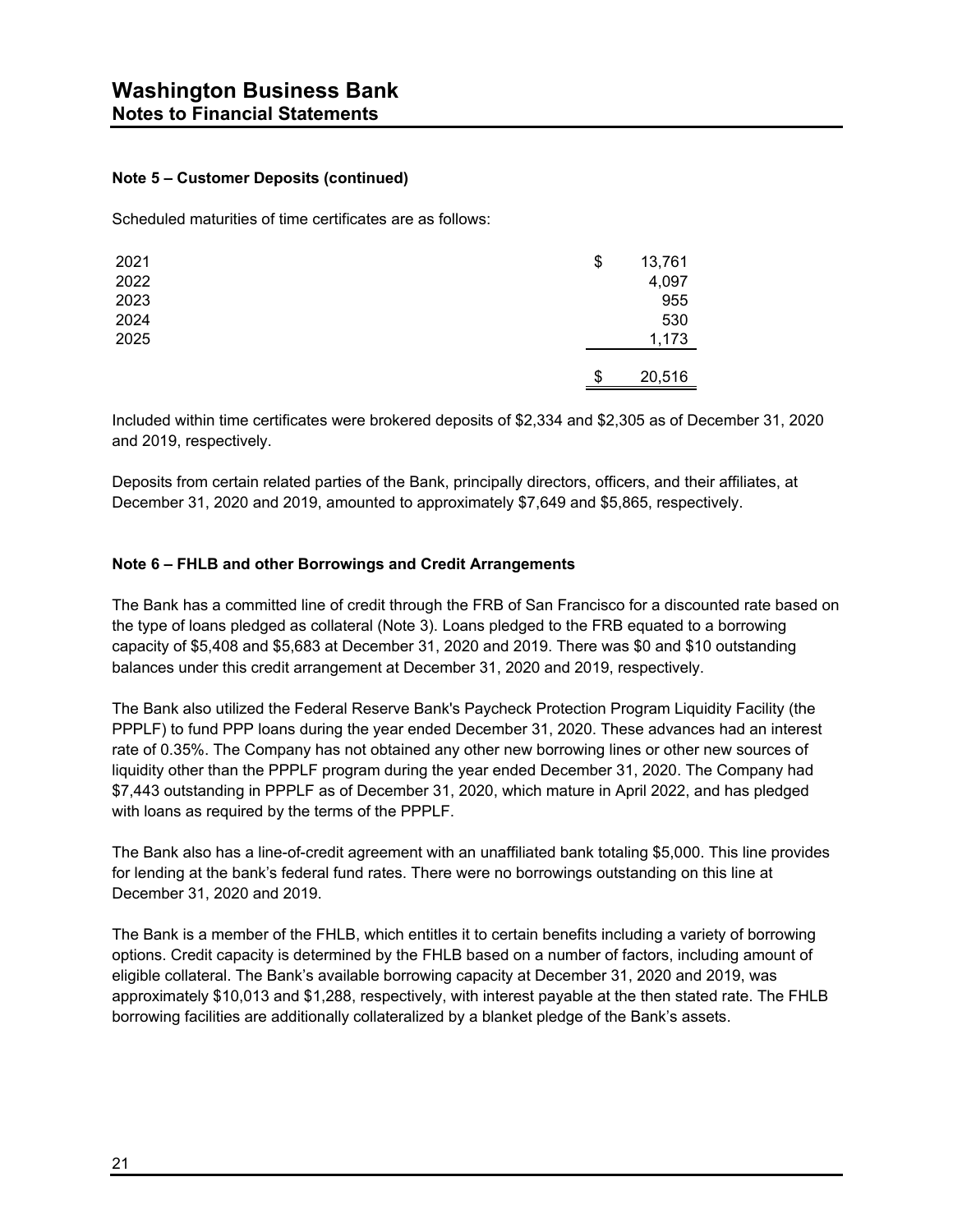#### **Note 6 – FHLB and other Borrowings and Credit Arrangements (continued)**

At December 31, 2020, the Bank had \$6,000 of fixed-rate borrowings outstanding with the FHLB, with fixed rates ranging from 0.89% to 2.93% under these agreements. The contractual maturities of FHLB advances at December 31, 2020, are as follows:

| 2021<br>2022 | \$<br>1,000<br>2,000 |
|--------------|----------------------|
| 2023         | 1,000                |
| 2024         | 2,000                |
|              | \$<br>6,000          |

The maximum and average outstanding balances and average interest rates on advances from the FHLB were as follows:

|                                           | 2020 |       | 2019 |       |
|-------------------------------------------|------|-------|------|-------|
| Average balance during the year           | S    | 4.583 |      | 3.500 |
| Average interest rate during the year     |      | 1.82% |      | 2.73% |
| Maximum month-end balance during the year |      | 6.000 |      | 5.000 |
| Weighted-average rate at year-end         |      | 1.68% |      | 2.56% |

#### **Note 7 – Income Taxes**

The components of the provision for income taxes are as follows at December 31:

|                     | 2020             |    | 2019     |  |
|---------------------|------------------|----|----------|--|
| Current<br>Deferred | \$<br>242<br>117 | \$ | 285<br>۰ |  |
|                     | \$<br>359        | ۰D | 285      |  |

Reconciliation of the provision for income tax expense based on the statutory income tax rate to actual income tax expense is provided as follows (in thousands):

|                                                                      | 2020                     |                 | 2019   |            |                 |  |
|----------------------------------------------------------------------|--------------------------|-----------------|--------|------------|-----------------|--|
|                                                                      | Amount                   | Percent         | Amount |            | Percent         |  |
| Federal income tax at statutory rate<br>Equity compensation<br>Other | 359<br>$\left( 2\right)$ | 21%<br>0%<br>0% |        | 285<br>(2) | 21%<br>0%<br>0% |  |
|                                                                      | 359                      | 21%             |        | 285        | 21%             |  |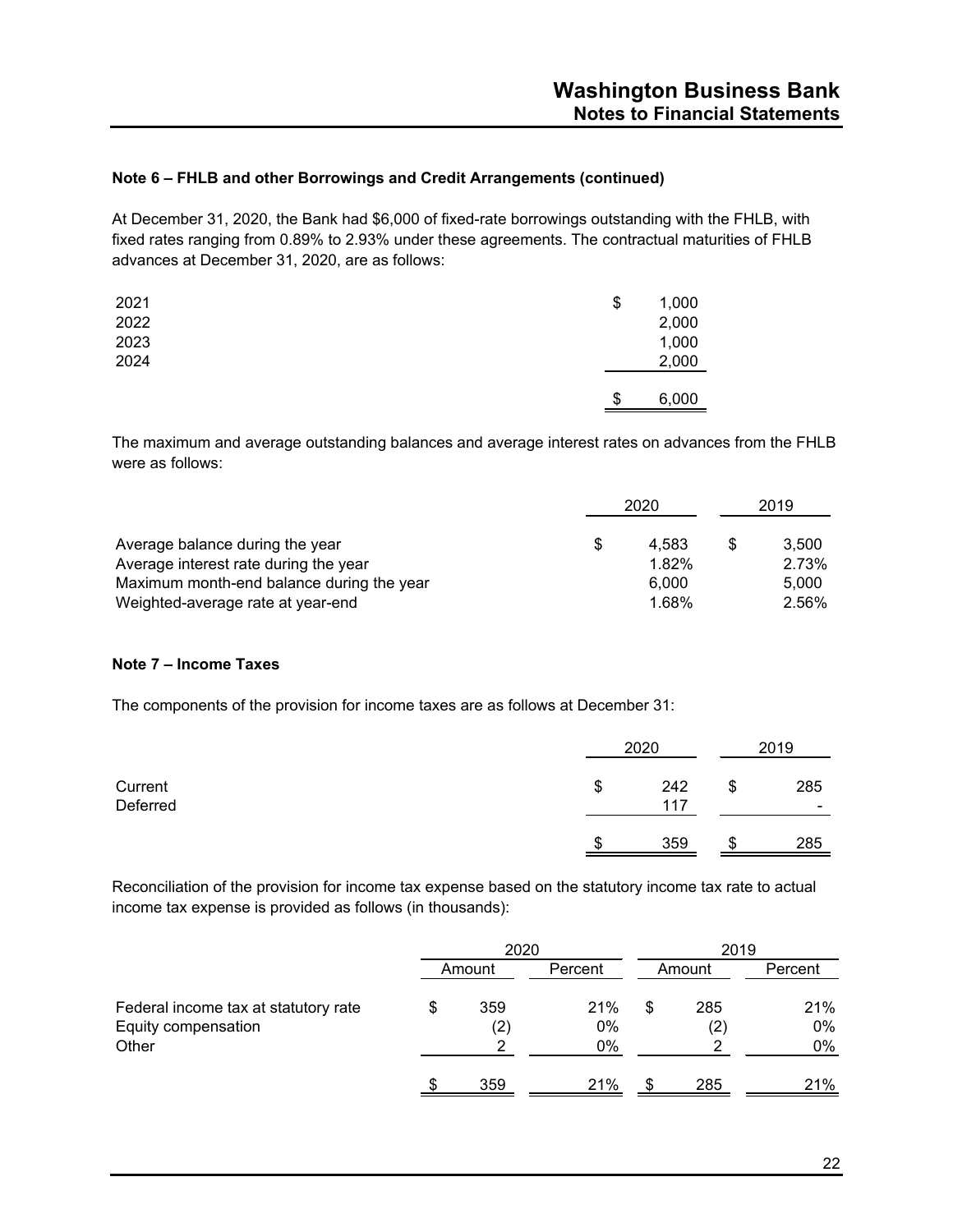#### **Note 7 – Income Taxes (continued)**

The tax effects of temporary differences that give rise to significant portions of deferred tax assets and liabilities at December 31 are as follows:

|                                        | 2020 | 2019  |    |      |
|----------------------------------------|------|-------|----|------|
| Deferred tax assets                    |      |       |    |      |
| Stock-based compensation expense       | \$   | 21    | \$ | 48   |
| Allowance for loan losses              |      | 77    |    | 71   |
| Cash basis reporting                   |      |       |    | 6    |
| Write-downs on other real estate owned |      |       |    |      |
| Total deferred tax assets              |      | 99    |    | 126  |
| Deferred tax liabilities               |      |       |    |      |
| Deferred income                        |      | (142) |    | (66) |
| Accumulated depreciation               |      | (8)   |    |      |
| Cash basis reporting                   |      | (6)   |    |      |
| Total deferred tax liabilities         |      | (156) |    | (66) |
| Net deferred tax (liabilities) assets  |      | (57)  |    | 60   |

The Bank's income tax filings are subject to audit by various taxing authorities. The Bank's policy is to recognize income tax-related interest and penalties in income tax expense. The Bank incurred no interest and penalties for the years ended December 31, 2020 and 2019.

#### **Note 8 – Commitments and Contingencies**

The Bank is party to financial instruments with off-balance-sheet risk in the normal course of business to meet the financing needs of its customers. These financial instruments include commitments to extend credit and standby letters of credit, primarily at variable interest rates. These instruments involve, to varying degrees, elements of credit risk in excess of the amount recognized on the statements of financial condition.

The Bank's exposure to credit loss in the event of nonperformance by the other party to the financial instrument for commitments to extend credit and standby letters of credit is represented by the contractual amount of those instruments. The Bank uses the same credit policies in making commitments and conditional obligations as it does for on-balance-sheet instruments.

A summary of the Bank's commitments at December 31 is as follows:

|                              | 2020 |       |  | 2019  |  |  |
|------------------------------|------|-------|--|-------|--|--|
| Commitments to extend credit | S    | 4.411 |  | 3,412 |  |  |
| Standby letters of credit    | S.   | ٠     |  | 80    |  |  |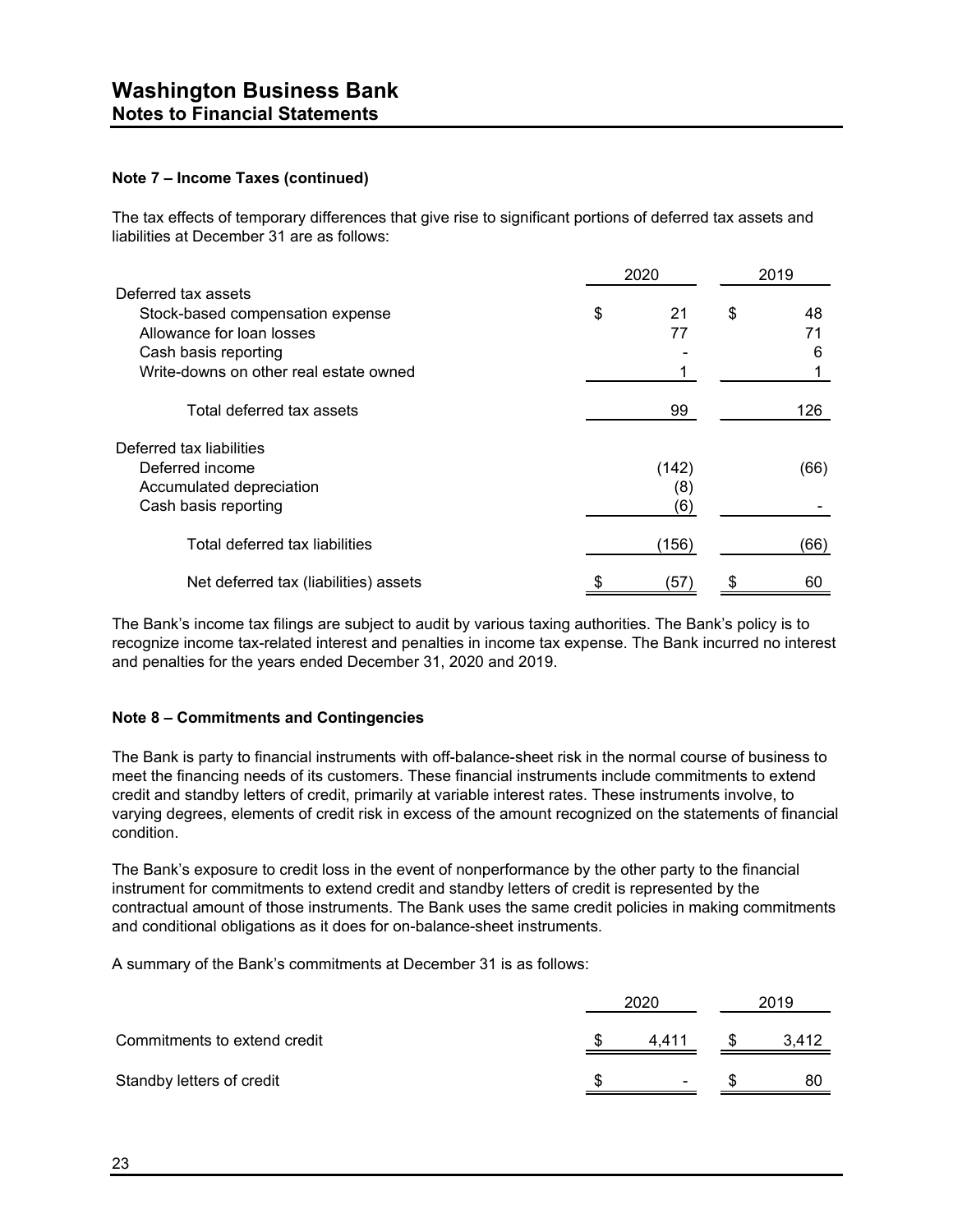#### **Note 8 – Commitments and Contingencies (continued)**

Commitments to extend credit are agreements to lend to a customer as long as there is no violation of any condition established in the contract. Because many of the commitments are expected to expire without being drawn upon, the total commitment amounts do not necessarily represent future cash requirements. The Bank evaluates each customer's creditworthiness on a case-by-case basis. The amount of collateral obtained, if deemed necessary by the Bank upon extension of credit, is based on management's credit evaluation of the party. Collateral held varies but may include accounts receivable, inventory, property and equipment, residential real estate, and income-producing commercial properties.

Standby letters of credit are conditional commitments issued by the Bank to guarantee the performance of a customer to a third party. Those guarantees are issued primarily to support public and private borrowing arrangements. The credit risk involved in issuing letters of credit is essentially the same as that involved in extending loan facilities to customers. Collateral held varies, as specified above, and is required in instances where the Bank deems it necessary.

Because of the nature of its activities, the Bank may be subject to legal actions that arise in the ordinary course of business. In the opinion of management, liabilities arising from these claims, if any, will not have a material effect on the financial position of the Bank.

The Bank has entered into agreements with executive officers that provide for payouts contingent upon a change in control.

On March 11, 2020, the World Health Organization assessed the COVID-19 outbreak and characterized it as a pandemic. Subsequent to the declaration of the pandemic, a variety of federal, state, and local governments have taken actions in response to the pandemic. The duration and intensity of the impact of COVID-19 and resulting impact to the Bank is unknown.

#### **Note 9 – Retirement Plan**

The Bank has established a 401(k) plan to which employees can elect to defer a portion of their pay, up to a maximum allowed by the IRS. At management's discretion, the Bank can make a matching contribution. The Bank contributed \$39 for the years ended December 31, 2020 and 2019.

#### **Note 10 – Stock Incentive Plans**

During April 2014, the shareholders approved the Bank's 2014 Stock Incentive Plan (the Plan). Awards up to 150,000 shares under the plan may be granted to any director, officer, employee, or other person providing services to the Bank. Awards may consist of stock options, grants of restricted shares of common stock, or grants of restricted share units. There were 84,000 shares remaining in the Plan at December 31, 2020, available to grant for options or restricted stock. The maximum term of these awards is 10 years.

The exercise price of each option equals the fair market value of the Bank's stock on the date of grant. An award of restricted shares is an outright grant of shares that are subject to vesting requirements, which, if not satisfied, result in the forfeiture of the shares.

Restricted share units are rights to acquire shares upon satisfaction of vesting requirements, with the underlying shares not issued or outstanding until such vesting requirements are satisfied.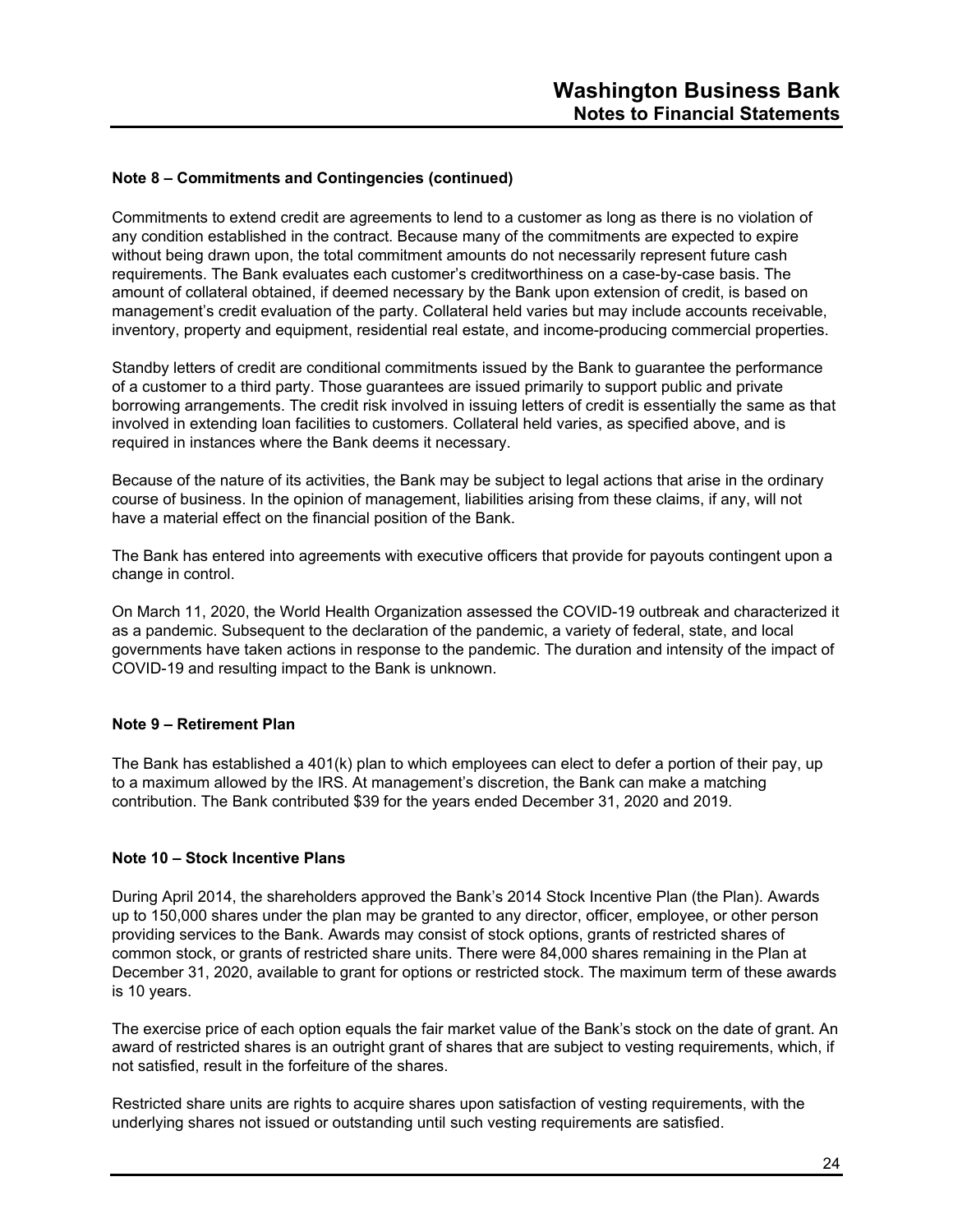#### **Note 10 – Stock Incentive Plans (continued)**

**Stock options** – The fair value of each option grant is estimated on the date of grant, based on the Black-Scholes option pricing model.

A summary of the status of the Bank's stock options as of and for the year ended December 31, 2020, is presented below:

|                                  | <b>Shares</b> | Weighted-Average<br><b>Exercise Price</b> | Weighted-Average<br>Contractual<br>Life (Years) |
|----------------------------------|---------------|-------------------------------------------|-------------------------------------------------|
| Outstanding at beginning of year | 129,100       | \$<br>7.83                                | 2.65                                            |
| Exercised                        | (21,000)      | 6.63                                      |                                                 |
| Outstanding at end of year       | 108,100       | \$<br>8.03                                | 1.97                                            |
| Exercisable at end of year       | 108,100       | \$<br>8.03                                | 1.97                                            |

**Restricted share awards** – A summary of the status of the Bank's restricted stock units as of December 31, 2020, and changes during the year ended is presented below:

|                                | <b>Shares</b> | Weighted-Average<br>Grant-Date<br><b>Fair Value</b><br>per Share |       |  |
|--------------------------------|---------------|------------------------------------------------------------------|-------|--|
| Nonvested at beginning of year | 18,150        | \$                                                               | 12.73 |  |
| Vested                         | (5,890)       |                                                                  | 13.48 |  |
| Nonvested at end of year       | 12,260        | \$.                                                              | 12.37 |  |

The total fair value of shares vested during the years ended December 31, 2020 and 2019, was \$79 and \$98, respectively. Restricted share units are valued using the fair value as determined by a valuation specialist.

Compensation expense recorded in the financial statements for stock-based plans for the years ended December 31, 2020 and 2019, totaled \$70 and \$71, respectively. Unrecognized compensation expense totaled \$135 as of December 31, 2020, all of which is are attributed to restricted share awards. The weighted-average period over which this remaining compensation cost will be recognized is 1.90 years.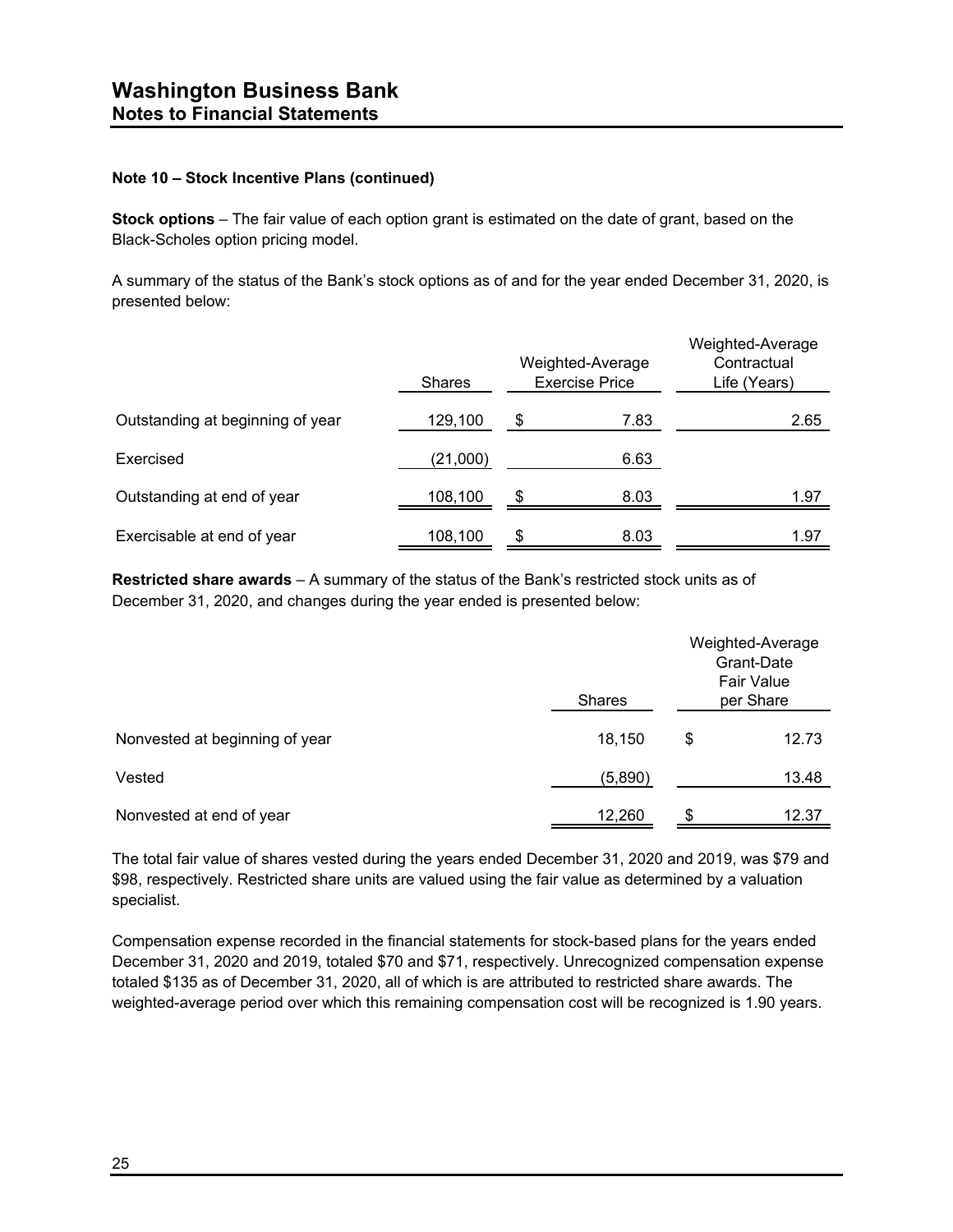#### **Note 11 – Regulatory Matters**

The Bank is subject to various regulatory capital requirements administered by the federal banking agencies. Failure to meet minimum capital requirements can initiate certain mandatory—and possibly additional discretionary—actions by regulators that, if undertaken, could have a direct material effect on the Bank's financial statements. Under capital adequacy guidelines on the regulatory framework for prompt corrective action, the Bank must meet specific capital adequacy guidelines that involve quantitative measures of the Bank's assets, liabilities, and certain off-balance-sheet items, as calculated under regulatory accounting practices. The Bank's capital classification is also subject to qualitative judgments by the regulators about components, risk weightings, and other factors.

Quantitative measures established by regulation to ensure capital adequacy require the Bank to maintain minimum amounts and ratios (set forth in the following table) of Tier 1 capital (as defined in the regulations) to total average assets (as defined), minimum ratios of Tier 1 and total capital (as defined) to risk-weighted assets (as defined), and common equity Tier 1 capital.

Washington Business Bank is periodically examined by the FDIC and the Department of Financial Institutions of the State of Washington. As of December 31, 2020, the Bank is categorized as well capitalized under the regulatory framework. To be categorized as well capitalized, the Bank must maintain minimum amounts and ratios (set forth in the following table) of total and Tier I capital (as defined in the regulations) to risk-weighted assets (as defined), of Tier I capital (as defined) to average assets (as defined), and Common equity Tier 1 capital.

As of December 31, 2020, the most recent notification from the Bank's regulator categorized the Bank as well capitalized under the regulatory framework for prompt corrective action. To be categorized as well capitalized, the Bank must maintain minimum total risk-based, Tier 1 risk-based, common equity Tier 1, and Tier 1 leverage ratios, as set forth in the following table. There are no conditions or events since that notification that management believes have changed the Bank's category.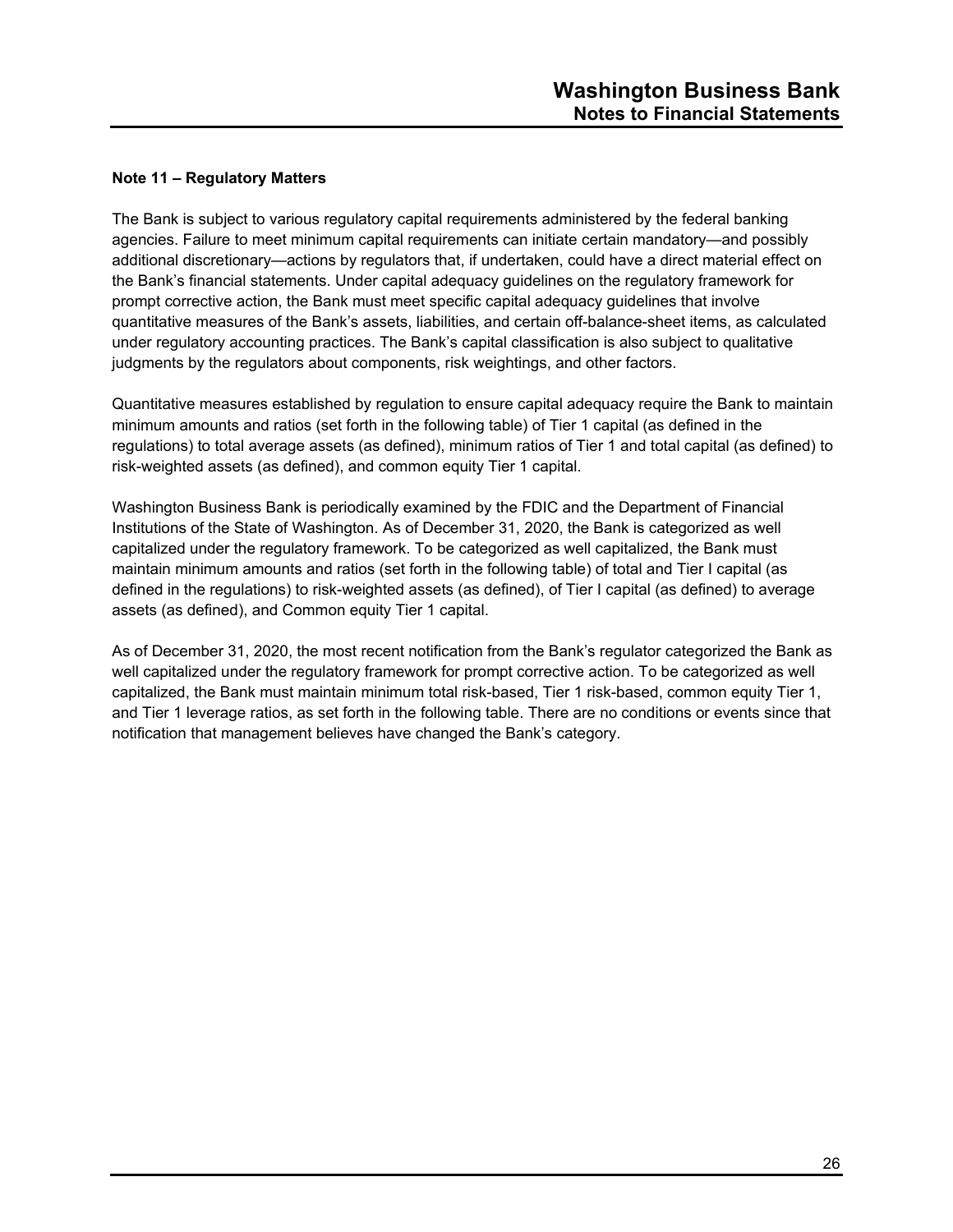#### **Note 11 – Regulatory Matters (continued)**

The Bank's actual capital amounts and ratios are also presented in the following table. Management believes, as of December 31, 2020, that the Bank meets all capital requirements to which it is subject.

|                              |              |        | For Capital              |        |       | For Capital<br>Adequacy with<br>Capital Buffer |        |        | To Be Well Capitalized<br><b>Under Prompt Corrective</b> |        |        |
|------------------------------|--------------|--------|--------------------------|--------|-------|------------------------------------------------|--------|--------|----------------------------------------------------------|--------|--------|
|                              | Actual       |        | <b>Adequacy Purposes</b> |        |       |                                                |        |        | <b>Action Provisions</b>                                 |        |        |
| December 31, 2020            | Amount       | Ratio  |                          | Amount | Ratio |                                                | Amount | Ratio  |                                                          | Amount | Ratio  |
| Total risk-based capital     |              |        |                          |        |       |                                                |        |        |                                                          |        |        |
| (to risk-weighted assets)    | \$<br>12,088 | 15.47% | \$                       | 6,252  | 8.00% | \$                                             | 8,205  | 10.50% | \$                                                       | 7,815  | 10.00% |
| Tier I capital               |              |        |                          |        |       |                                                |        |        |                                                          |        |        |
| (to risk-weighted assets)    | 11,411       | 14.60% |                          | 4,689  | 6.00% |                                                | 6,642  | 8.50%  |                                                          | 6,252  | 8.00%  |
| Common equity Tier 1 capital |              |        |                          |        |       |                                                |        |        |                                                          |        |        |
| (to risk-weighted assets)    | 11,411       | 14.60% |                          | 3,517  | 4.50% |                                                | 5,470  | 7.00%  |                                                          | 5,079  | 6.50%  |
| Tier I capital               |              |        |                          |        |       |                                                |        |        |                                                          |        |        |
| (to adjusted average assets) | 11,411       | 10.55% |                          | 4,324  | 4.00% |                                                | 7,027  | 6.50%  |                                                          | 5,406  | 5.00%  |
| December 31, 2019            |              |        |                          |        |       |                                                |        |        |                                                          |        |        |
| Total risk-based capital     |              |        |                          |        |       |                                                |        |        |                                                          |        |        |
| (to risk-weighted assets)    | \$<br>10,998 | 15.15% | \$                       | 5,809  | 8.00% | \$                                             | 7,625  | 10.50% | \$                                                       | 7,262  | 10.00% |
| Tier I capital               |              |        |                          |        |       |                                                |        |        |                                                          |        |        |
| (to risk-weighted assets)    | 10,351       | 14.25% |                          | 4,357  | 6.00% |                                                | 6,172  | 8.50%  |                                                          | 5,809  | 8.00%  |
| Common equity Tier 1 capital |              |        |                          |        |       |                                                |        |        |                                                          |        |        |
| (to risk-weighted assets)    | 10,351       | 14.25% |                          | 3,268  | 4.50% |                                                | 5,083  | 7.00%  |                                                          | 4,720  | 6.50%  |
| Tier I capital               |              |        |                          |        |       |                                                |        |        |                                                          |        |        |
| (to adjusted average assets) | 10,351       | 11.43% |                          | 3,623  | 4.00% |                                                | 5,888  | 6.50%  |                                                          | 4,529  | 5.00%  |

The federal banking agencies substantially amended the regulatory risk-based capital rules applicable to the Bank in 2015. The amendments implemented the "Basel III" regulatory capital reforms and changes required by the Dodd-Frank Act. The rule includes a minimum common equity Tier 1 capital (CET1) to risk-weighted assets ratio of 4.5% of risk-weighted assets, a minimum Tier 1 capital to risk-weighted assets of 6.0%, and a minimum leverage ratio of 4.0%. The required minimum ratio of total capital to riskweighted assets is 8.0%.

The amended rules also established a "capital conservation buffer" of 2.5% above the new regulatory minimum capital ratios, and resulted in the following phased-in minimum ratios: (i) a common equity Tier 1 capital ratio of 7.0%; (ii) a Tier 1 capital ratio of 8.5%; and (iii) a total capital ratio of 10.5%. An institution will be subject to limitations on paying dividends, engaging in share repurchases, and paying discretionary bonuses if its capital level falls below the buffer amount. These limitations established a maximum percentage of eligible retained income that could be utilized for such actions. The net unrealized gain or loss on available-for-sale securities is not included in computing regulatory capital. Management believes as of December 31, 2020, that the Bank meets all capital adequacy requirements to which it is subject.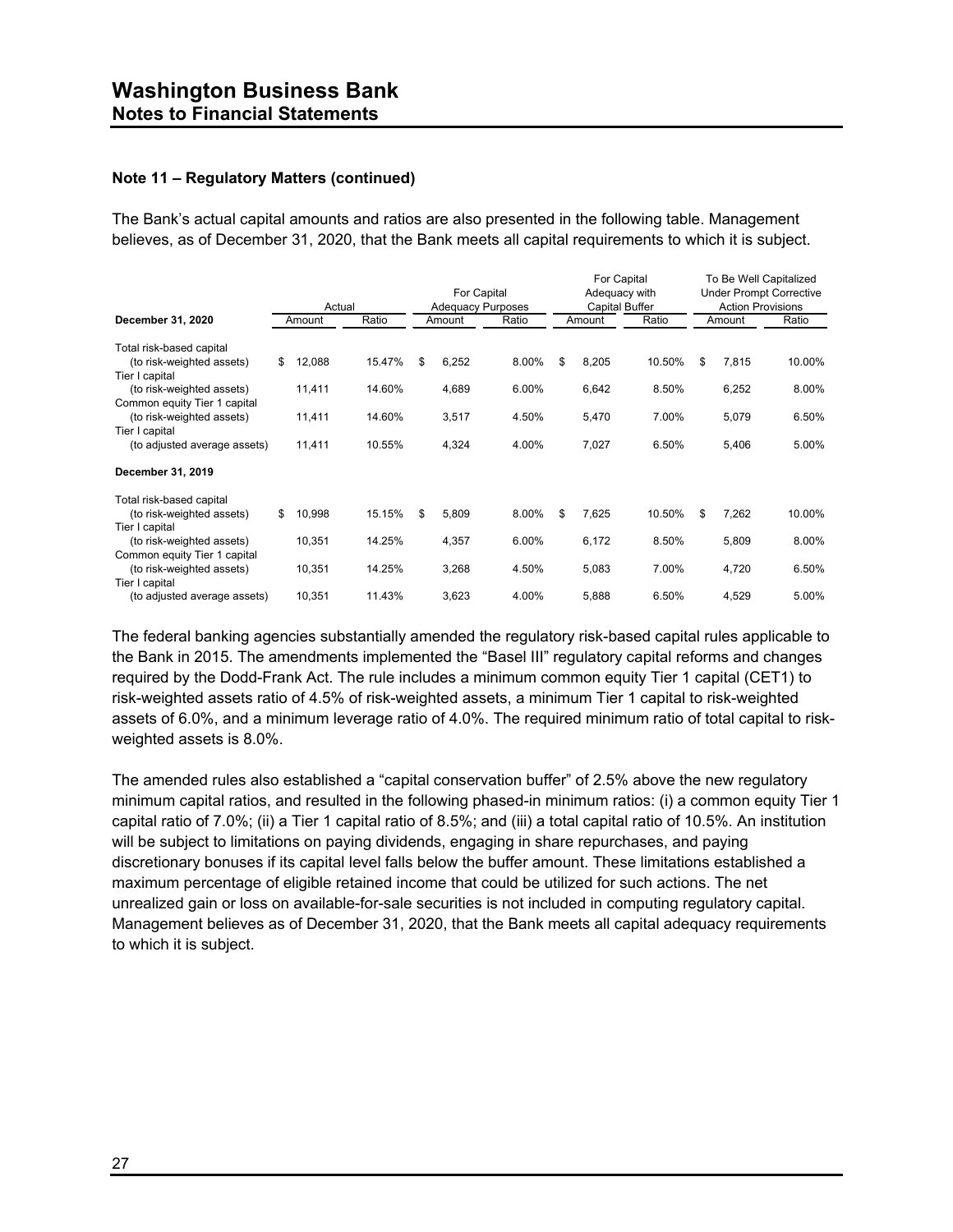#### **Note 12 – Fair Value Measurements**

Accounting Standards Codification (ASC) Topic 820, *Fair Value Measurements*, establishes a three-level valuation hierarchy for disclosure of fair value measurements and enhances disclosure requirements for fair value measurements. Fair value is defined as the exchange price that would be received for an asset or paid to transfer a liability (an exit price) in the principal or most advantageous market for the asset or liability in an orderly transaction between market participants on the measurement date.

The three levels are defined as follows:

**Level 1** – Inputs to the valuation methodology are quoted prices (unadjusted) for identical assets or liabilities in active markets.

**Level 2** – Inputs to the valuation methodology include quoted prices for similar assets and liabilities in active markets and inputs that are observable for the asset or liability, either directly or indirectly, for substantially the full term of the financial instrument.

**Level 3** – Inputs to the valuation methodology are unobservable and significant to the fair value measurement.

Following is a description of the valuation methodologies used to measure and report fair value of financial and nonfinancial assets and liabilities, as well as the general classification of such instruments pursuant to the valuation hierarchy:

**Securities available-for-sale** – The Bank reports securities available-for-sale at fair value on a recurring basis. The fair value of the Bank's securities available-for-sale are determined using Level 2 inputs, which are derived from quoted prices for identical or similar assets in markets that are active or not active, i.e., markets in which there are a few transactions for the asset, the prices are not current, or price quotations vary substantially either over time or among market makers, or in which little information is released publicly.

**Other real estate owned** – Other real estate owned consists principally of properties acquired through foreclosure and is carried at the lower of cost or estimated market value less selling costs. Any writedowns based on the asset's fair value at the date of acquisition is charged to the allowance for loan losses. After foreclosure, management periodically performs valuations such that the real estate is carried at the lower of its new cost basis or fair value, net of estimated costs to sell.

**Assets reported at fair value on a recurring basis** – The following table presents the balances of assets reported at fair value measured on a recurring basis at December 31:

|                                                                                      | Total |    | l evel 1 |                | l evel 2 | Level 3 |  |
|--------------------------------------------------------------------------------------|-------|----|----------|----------------|----------|---------|--|
| 2020<br>Agency mortgage-backed securities and<br>collateralized mortgage obligations |       | 43 | S        | $\blacksquare$ | 43       |         |  |
| 2019<br>Agency mortgage-backed securities and<br>collateralized mortgage obligations |       | 68 | \$       |                | 68       |         |  |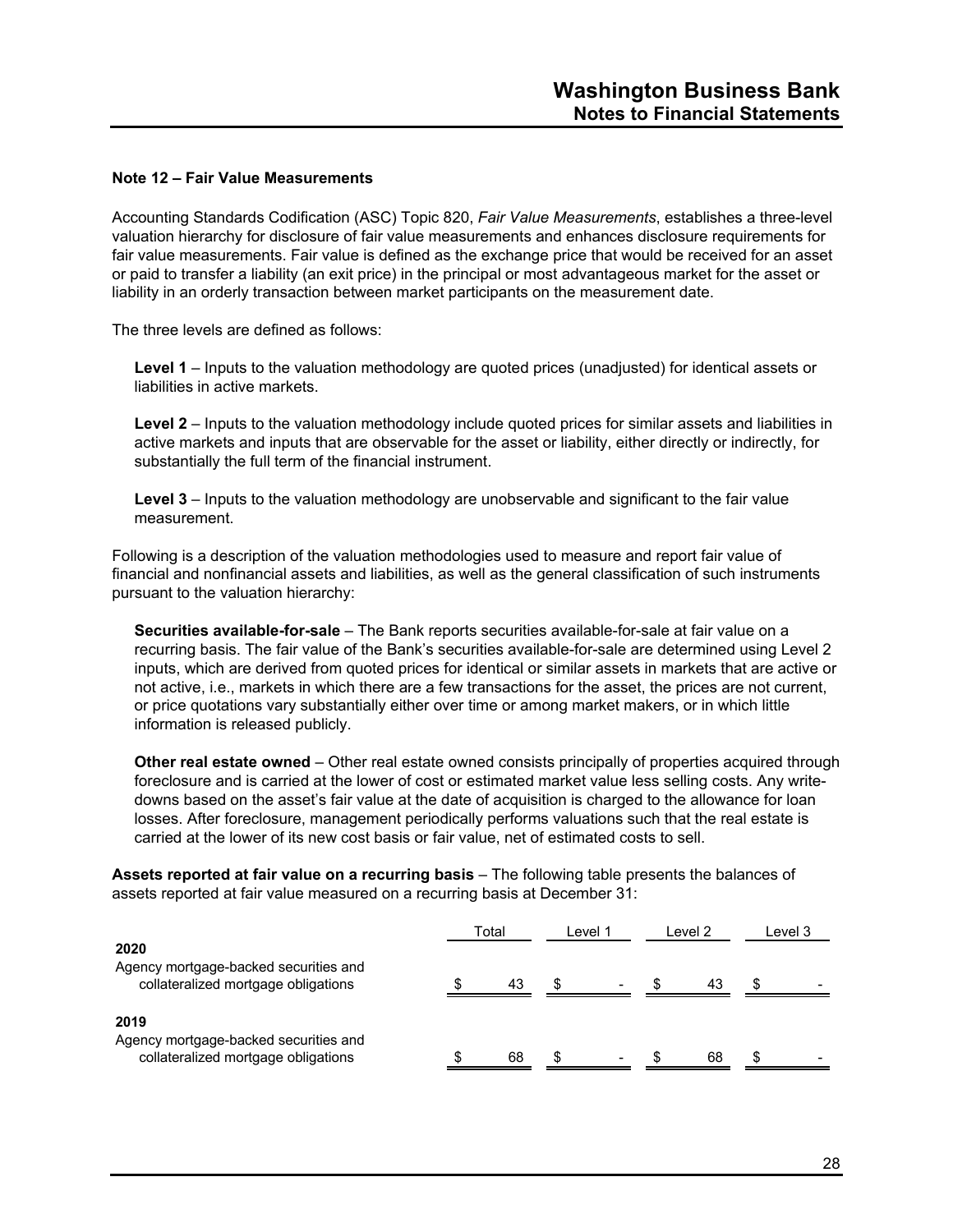#### **Note 12 – Fair Value Measurements (continued)**

**Assets reported at fair value on a nonrecurring basis** – The following table represents the balances of assets reported at fair value measured on a nonrecurring basis at December 31, excluding any assets whose fair value exceeds historical cost:

|                         | Fair Value Measurements Using             |  |                          |  |              |  |  |
|-------------------------|-------------------------------------------|--|--------------------------|--|--------------|--|--|
|                         | Quoted Prices                             |  |                          |  | Significant  |  |  |
|                         | in Active Markets<br>for Identical Assets |  | <b>Significant Other</b> |  | Unobservable |  |  |
|                         |                                           |  | Observable Inputs        |  | Inputs       |  |  |
|                         | Level 1                                   |  | Level 2                  |  | Level 3      |  |  |
| December 31, 2020       |                                           |  |                          |  |              |  |  |
| Other real estate owned | \$                                        |  | \$                       |  | S            |  |  |
| December 31, 2019       |                                           |  |                          |  |              |  |  |
| Other real estate owned | \$                                        |  | S                        |  |              |  |  |

**Quantitative information about Level 3 fair value measurements** – The range and weighted average of the significant unobservable inputs used to fair value Level 3 nonrecurring assets during the years ending December 31, 2020 and 2019, along with the valuation techniques used, are shown in the following table:

|                              | Fair Value at<br>December 31, 2020 | Valuation<br>Technique | Unobservable Input            |                                 |  |  | Range (Weighted<br>Average) $1$ |  |
|------------------------------|------------------------------------|------------------------|-------------------------------|---------------------------------|--|--|---------------------------------|--|
| Other real estate owned      | \$<br>71                           | Market comparable      | Adjustment to appraisal value | 7% - 10% (7.8%)                 |  |  |                                 |  |
| Discount to appraised value. |                                    |                        |                               |                                 |  |  |                                 |  |
|                              | Fair Value at<br>December 31, 2019 | Valuation<br>Technique | Unobservable Input            | Range (Weighted<br>Average) $1$ |  |  |                                 |  |
| Other real estate owned      | \$<br>71                           | Market comparable      | Adjustment to appraisal value | 7% - 10% (7.8%)                 |  |  |                                 |  |

 $1$  Discount to appraised value.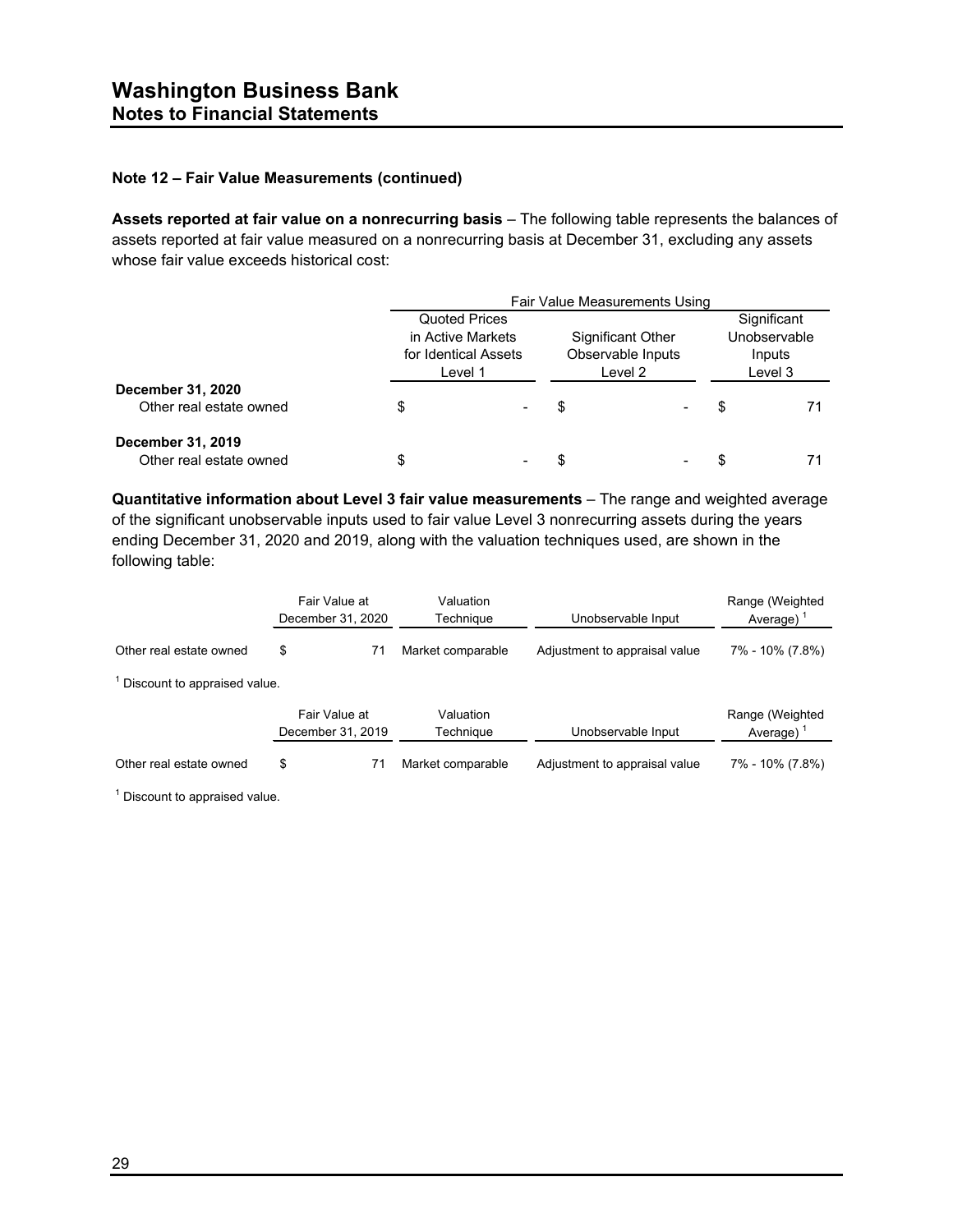#### **Note 12 – Fair Value Measurements (continued)**

Carrying amounts and estimated fair values of financial instruments not previously presented, as of December 31, are as follows:

|                                        | Carrying |        |    | <b>Estimated Fair Value Level</b> |    |         |    |         |  |
|----------------------------------------|----------|--------|----|-----------------------------------|----|---------|----|---------|--|
| December 31, 2020                      |          | Amount |    | Level 1                           |    | Level 2 |    | Level 3 |  |
| <b>Financial assets</b>                |          |        |    |                                   |    |         |    |         |  |
| Cash and due from banks                | \$       | 909    | \$ | 909                               | \$ |         | \$ |         |  |
| Federal funds sold                     |          | 2,011  |    | 2,011                             |    |         |    |         |  |
| Interest-bearing deposits in other     |          |        |    |                                   |    |         |    |         |  |
| financial institutions                 |          | 8,202  |    | 8,202                             |    |         |    |         |  |
| Securities available-for-sale          |          | 43     |    |                                   |    | 43      |    |         |  |
| Loans receivable, net                  |          | 94.494 |    |                                   |    |         |    | 94,619  |  |
| Federal Home Loan Bank stock           |          | 349    |    | 349                               |    |         |    |         |  |
| Accrued interest receivable            |          | 293    |    | 293                               |    |         |    |         |  |
| <b>Financial liabilities</b>           |          |        |    |                                   |    |         |    |         |  |
| Demand, savings, money market, and NOW |          | 62,572 |    | 62,572                            |    |         |    |         |  |
| Time deposits                          |          | 20,516 |    |                                   |    | 20,542  |    |         |  |
| Accrued interest payable               |          | 26     |    | 26                                |    |         |    |         |  |
| <b>Borrowings</b>                      |          | 13,443 |    |                                   |    | 13,334  |    |         |  |
| December 31, 2019                      |          |        |    |                                   |    |         |    |         |  |
| <b>Financial assets</b>                |          |        |    |                                   |    |         |    |         |  |
| Cash and due from banks                | \$       | 882    | \$ | 882                               | \$ |         | \$ |         |  |
| Federal funds sold                     |          | 1,605  |    | 1,605                             |    |         |    |         |  |
| Interest-bearing deposits in other     |          |        |    |                                   |    |         |    |         |  |
| financial institutions                 |          | 7,151  |    | 7,151                             |    |         |    |         |  |
| Securities available-for-sale          |          | 68     |    |                                   |    | 68      |    |         |  |
| Loans receivable, net                  |          | 78,848 |    |                                   |    |         |    | 78,488  |  |
| Federal Home Loan Bank stock           |          | 305    |    | 305                               |    |         |    |         |  |
| Accrued interest receivable            |          | 224    |    | 224                               |    |         |    |         |  |
| <b>Financial liabilities</b>           |          |        |    |                                   |    |         |    |         |  |
| Demand, savings, money market, and NOW |          | 45,696 |    | 45,696                            |    |         |    |         |  |
| Time deposits                          |          | 29,673 |    |                                   |    | 29,846  |    |         |  |
| Accrued interest payable               |          | 32     |    | 32                                |    |         |    |         |  |
| <b>Borrowings</b>                      |          | 5,010  |    |                                   |    | 4,965   |    |         |  |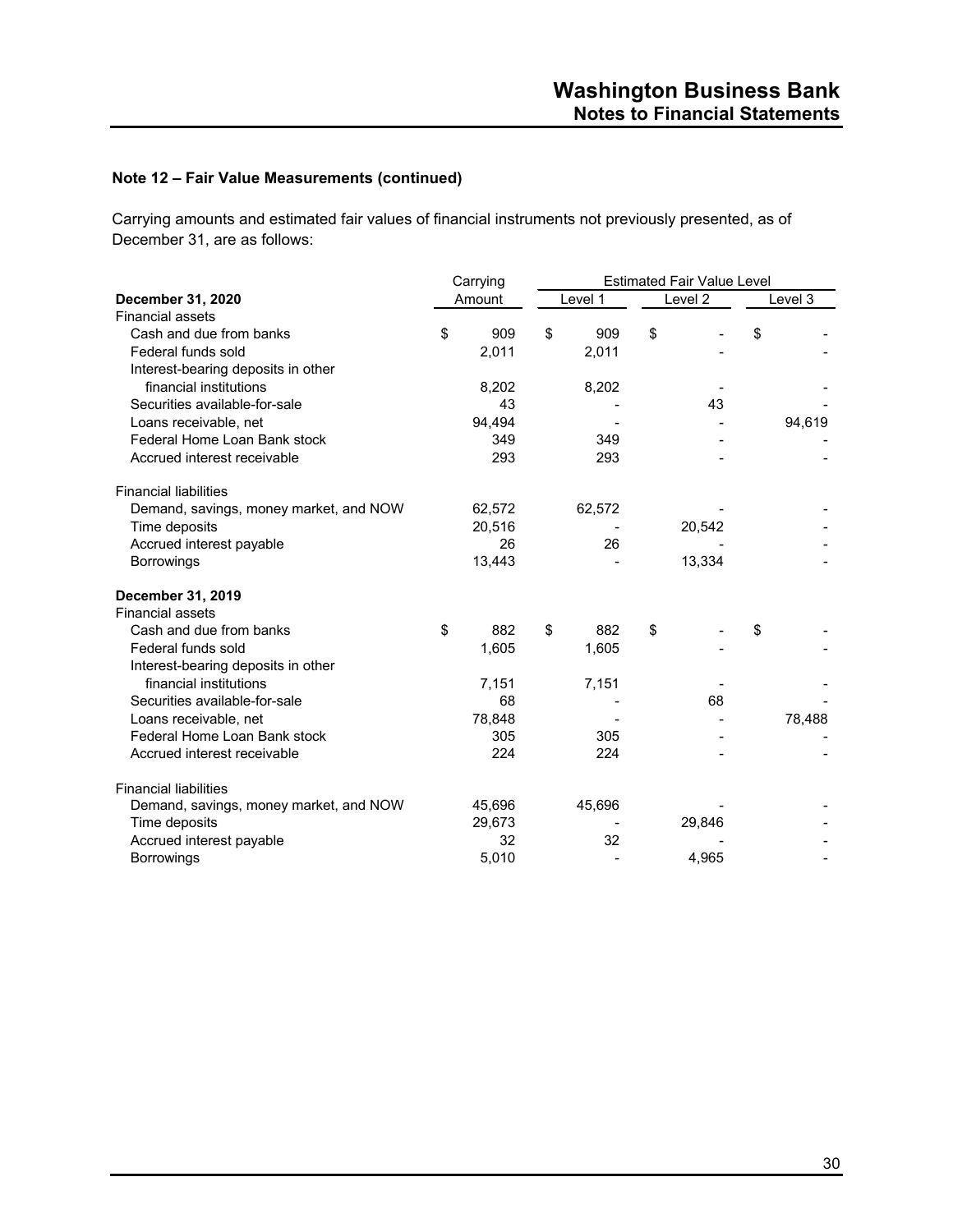#### **Note 13 – Earnings Per Share**

The following table presents a reconciliation of the components used to compute basic and diluted earnings per share (dollars in thousands, except per-share amounts):

|                                                                                                  | 2020              | 2019              |  |  |
|--------------------------------------------------------------------------------------------------|-------------------|-------------------|--|--|
| Net income                                                                                       | 1,352             | 1,070             |  |  |
| Basic weighted-average common shares outstanding<br>Plus dilutive options and awards outstanding | 669,530<br>56,976 | 674,352<br>73,870 |  |  |
| Diluted weighted-average common shares outstanding                                               | 726,506           | 748,222           |  |  |
| Basic earnings per share of common stock                                                         | 2.02              | 1.59              |  |  |
| Diluted earnings per share of common stock                                                       | 1.86              | 1 43              |  |  |

There were no antidilutive options and awards for 2020 and 2019.